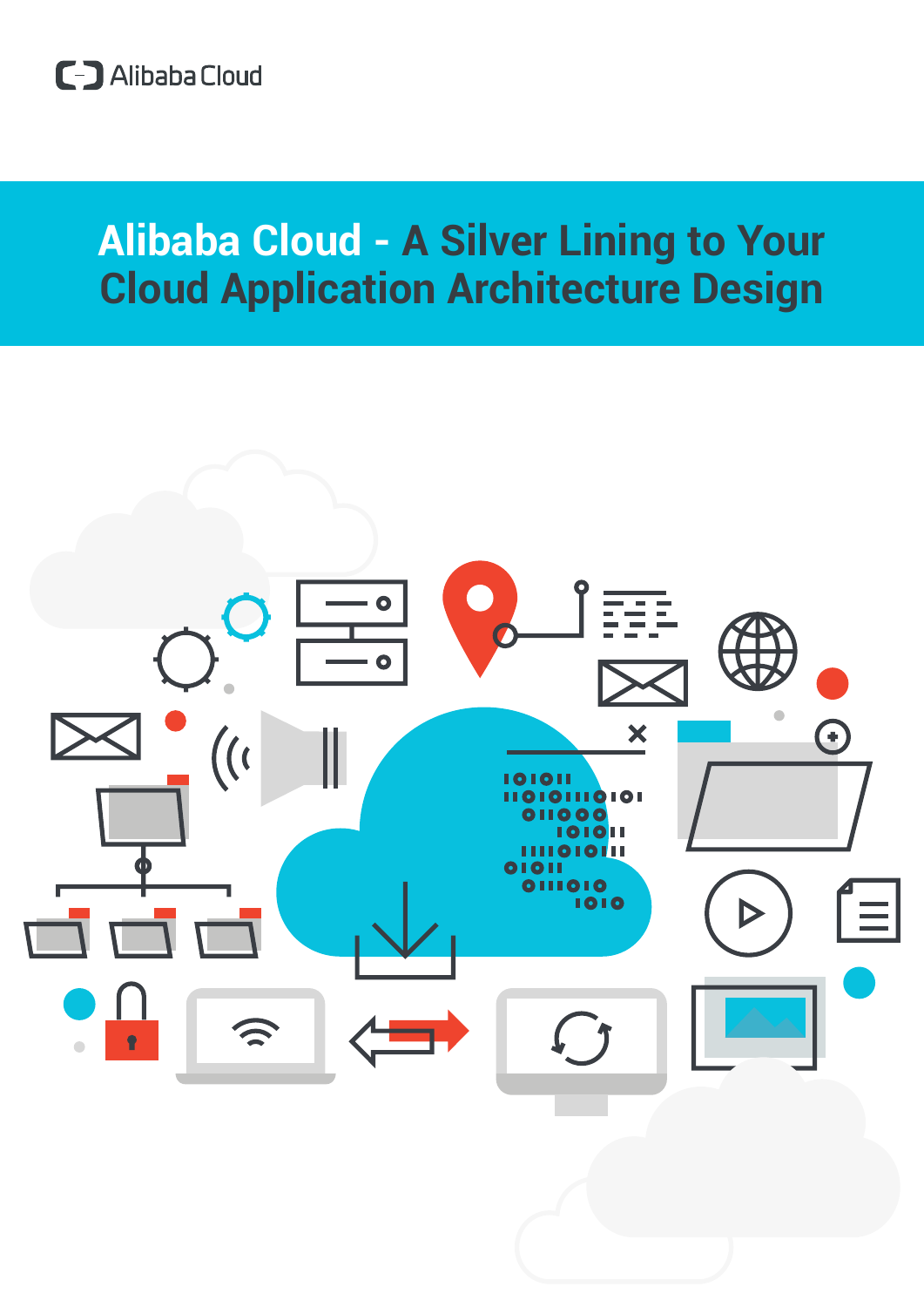# **Contents**

| 01 Introduction                                                                                                                                                                                                     | 03                         |
|---------------------------------------------------------------------------------------------------------------------------------------------------------------------------------------------------------------------|----------------------------|
| 02 Cloud Service Framework                                                                                                                                                                                          | 04                         |
| 03 Traditional Versus Cloud Architecture                                                                                                                                                                            | 05                         |
| 04 Alibaba Cloud Solution                                                                                                                                                                                           | 09                         |
| 05 Alibaba Cloud Products - Introduction and Overview<br>5.1 Application-related Products<br>5.2 Storage-related Products                                                                                           | 12<br>12<br>13             |
| 06 Cloud Application Practices                                                                                                                                                                                      | 15                         |
| 07 Cloud Service-based Application Architecture Design                                                                                                                                                              | 18                         |
| 08 Basic Steps for Transformation of Applications into the Cloud Architecture                                                                                                                                       | 19                         |
| 8.1 Server Load Balancer Transformation<br>8.2 Web and Application Layer Transformation<br>8.3 File Storage Transformation<br>8.4 Relational Database Transformation<br>8.5 Service-oriented Transformation         | 19<br>20<br>20<br>23<br>28 |
| 09 Common Scenarios with Recommended Solutions by Alibaba Cloud                                                                                                                                                     | 31                         |
| 9.1 Scenarios with Low Access Concurrency to the System<br>9.2 Scenarios with Moderate Access Concurrency to the System<br>9.3 Scenarios with High Access Concurrency to the System<br>9.4 Data Warehouse Scenarios | 31<br>32<br>33<br>34       |
| 10 Conclusion                                                                                                                                                                                                       | 36                         |

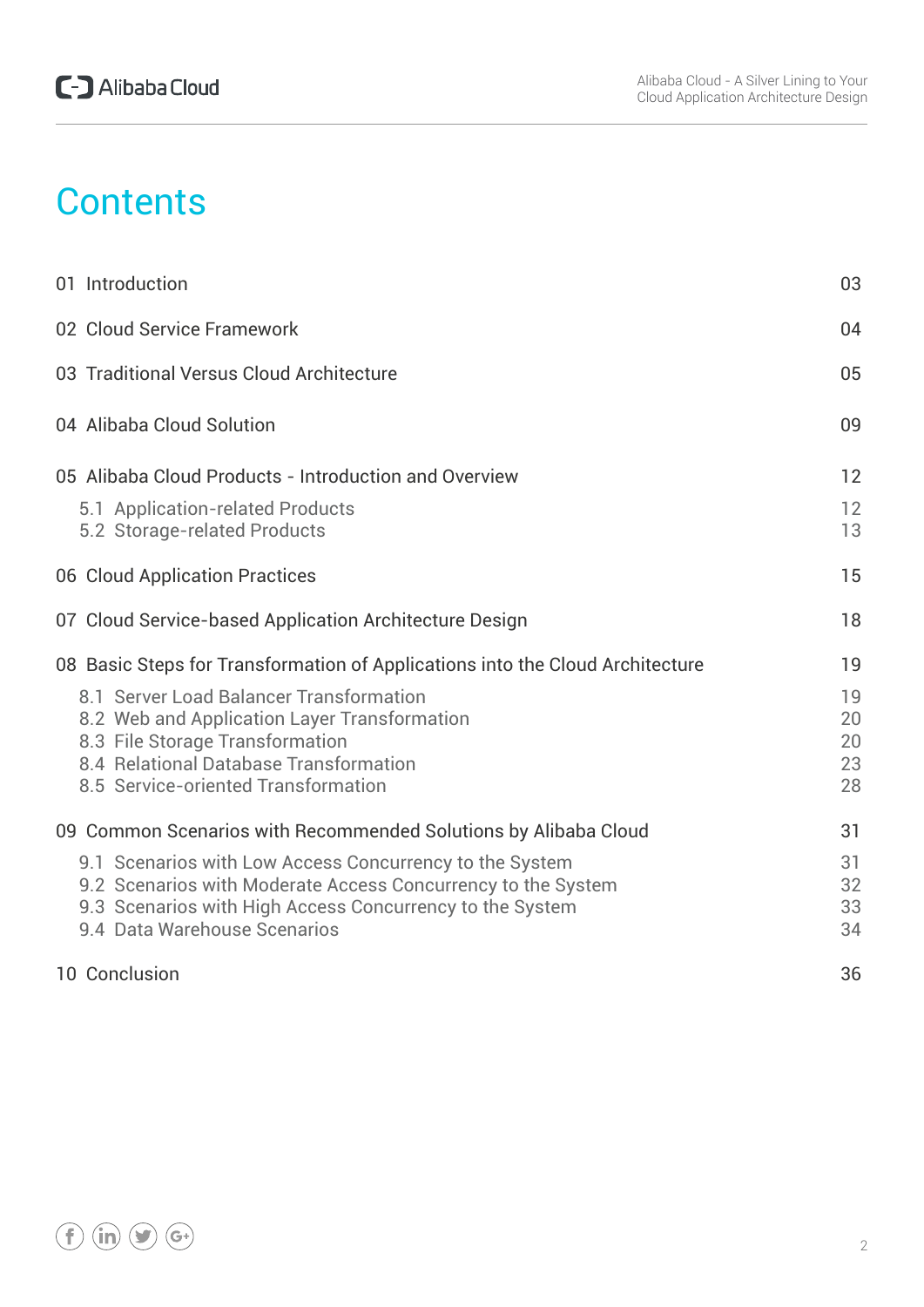# 01 Introduction

Cloud computing services are services around servers, applications, databases, and virtual machines delivered through a network or the Internet. They aim to simplify how organizations manage, maintain and run their applications, servers, data, and data storage in a cost-effective manner. This enables organizations to run their operations with agility and without having to worry about the security, management, and connectivity of their Information Technology (IT) environment and related applications.

Unlike traditional IT infrastructures that require on-premise IT teams to ensure months' of deployment and to run operations, cloud services are accessible irrespective of location. Cloud computing services let an organization concentrate on its core business and pay only for what it uses while enhancing the user experience by providing easy access from any location, at any given time, as required by the user.

This whitepaper introduces cloud application architecture design and the procedure of transforming applications to a cloud architecture. It presents the universal practices for various scenarios on the cloud platform and explores how different Alibaba Cloud product portfolios are tailor-made for these scenarios.

Please note that operational scenarios and complexity are not the same for each transformation, and this document outlines each scenario without in-depth technical discussion.

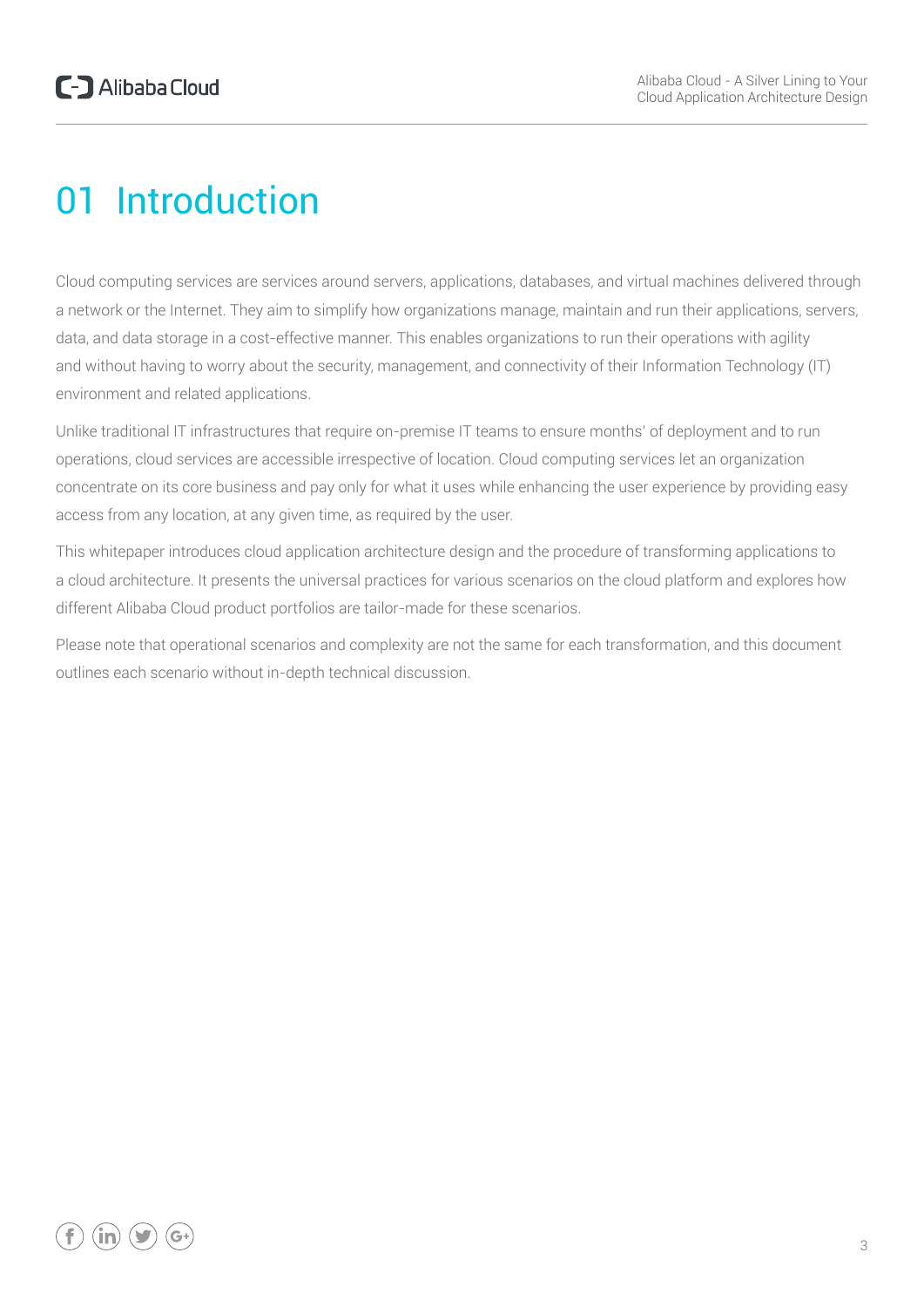# 02 Cloud Service Framework

The Cloud service framework has multiple components including the application architecture. The design of the cloud architecture includes the front-end platform, back-end platform, connecting network, and a cloud-based delivery. A "front-end" application is the user interface that enables interaction between the user and the back-end applications. A "back-end" application or program acts as the back-end support to the user and the front-end application.

The back-end application interacts directly with the IT resource and performs the corresponding function(s). At times, there are intermediate programs that help with the communication between the front-end and back-end applications. The connecting network can be via the public Internet, or in cases where security is of primary concern, via virtual private connections established by the cloud service provider. The cloud-based delivery depends on the requirements of the user organization and the services of the cloud service provider.

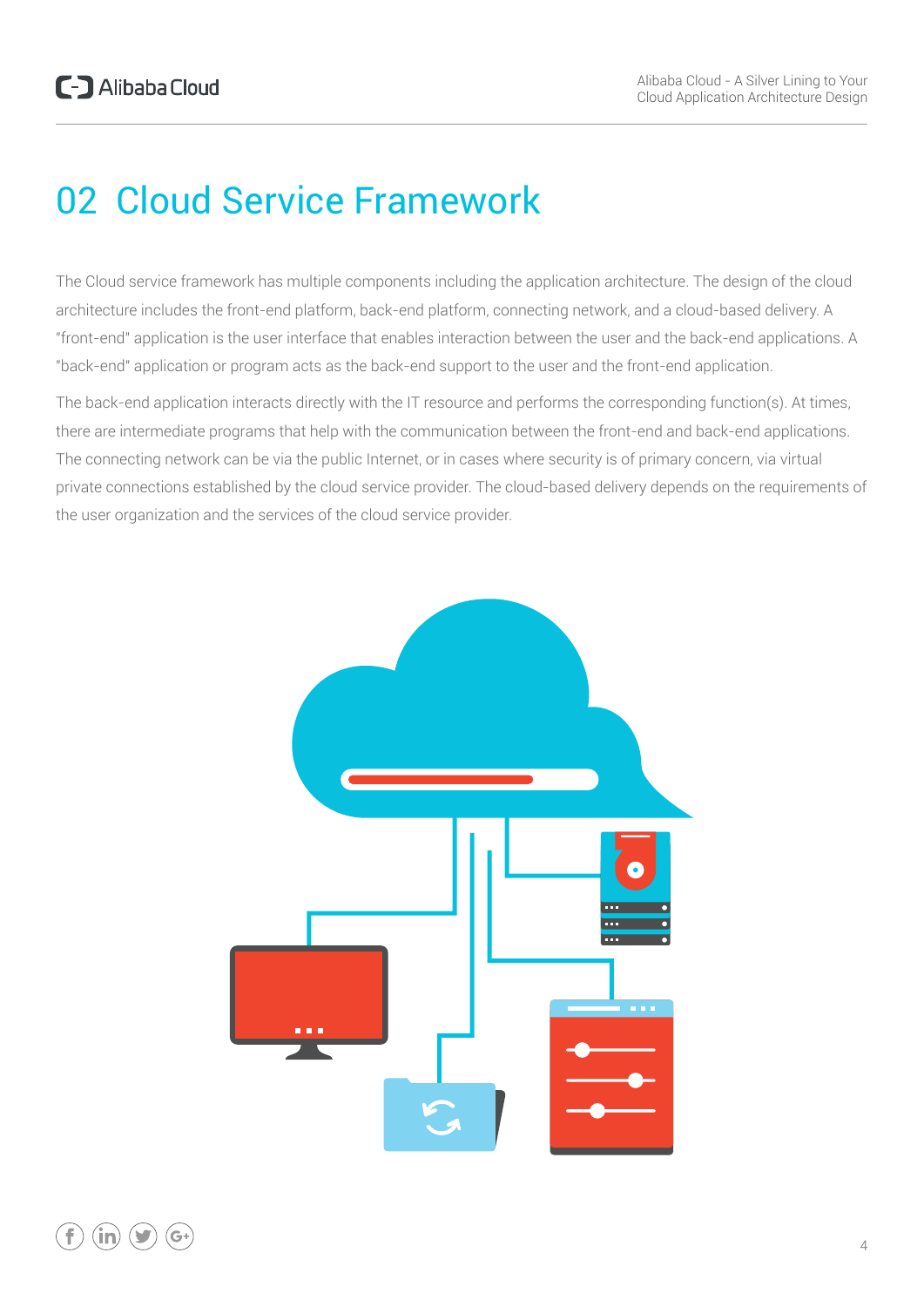# 03 Traditional Versus Cloud Architecture

Traditional architecture primarily works on two formats: dedicated and shared. With dedicated architecture, the organization owns the complete hardware or servers required for storage of data and applications. In a shared setup, organizations share the resources with other businesses and pay only for a set amount of space on the servers. For both traditional architecture types, an organization needs to provision additional hardware in advance and scale up instances manually to handle the expected increase in website traffic. This carries the uncertainty of under-provisioning or over-provisioning of hardware, which in turn leads to greater cost on servers and resources.

The following diagram depicts a commonly used traditional architecture:



**Diagram 1: Common Traditional Architecture**

Components of a traditional architecture are briefly described below:

Firewall: Hardware or software solution to open standard port (80, 443)

- **• Web Load Balancer:** Hardware or software solution to distribute traffic over web servers
- **• Web Tier:** Servers handling Hypertext Transfer Protocol (HTTP) requests
- **• App Load Balancer:** Hardware or software solution to distribute traffic over app servers
- **• App Server Tier:** Servers handling app specific workloads

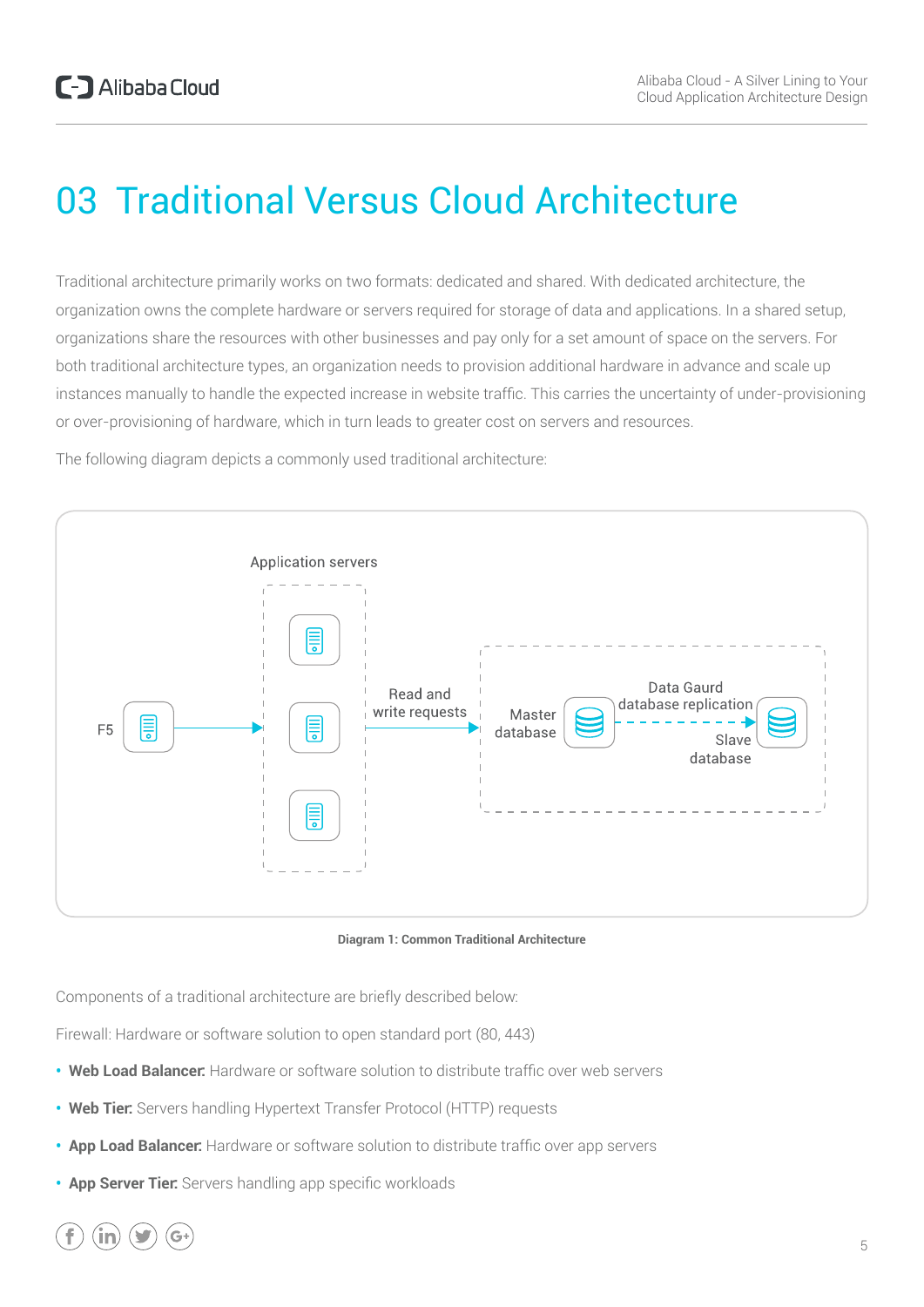- **• Database Tier:** Database servers to serve data storage needs
- **• Backups:** Optional periodic backups stored on tapes

This architecture follows a standard three-tier web application model with the presentation, application, and persistence layers.

One can launch additional servers manually at any of the three layers to achieve scalability as per business requirements. Further, this architecture includes a load balancer that requires manual operation and maintenance for high availability during peak traffic. Installed within every layer of the system architecture are firewalls to block malicious traffic.

#### **Traditional Architecture Challenges**

With most applications experiencing unpredictable traffic, manual deployment and load balancing of traffic using hardware balancers can lead to either under-provisioning or over-provisioning of infrastructure. Under provisioning occurs when applications are unable to meet business requirements during peak traffic periods, which hampers customer satisfaction.

Over-provisioning occurs during off periods when there is little to no traffic due to the underutilization of hardware, which leads to inefficient use of capital. In addition, probable security breaches in shared hosting can result in performance issues. For an enterprise business the hardware works on geographic distribution over various locations. Though most of the companies manage this through multiple agencies to reduce costs, management of all the agencies present at distributed data centers from a remote location is both cumbersome and time-consuming.

In addition, the distributed setup incurs greater costs to manage IT staff and monitoring requires more network, storage, and power resources that can prove to be a challenge.

#### **Cloud Architecture**

According to recent trends, companies are making the pivotal cloud shift for enhanced application hosting experience. A cloud architecture is an extension of an organization's IT infrastructure and its business. It uses simple application program interfaces (APIs) to provide the user with accessibility to its data, application and related services via the Internet or a virtual private network.

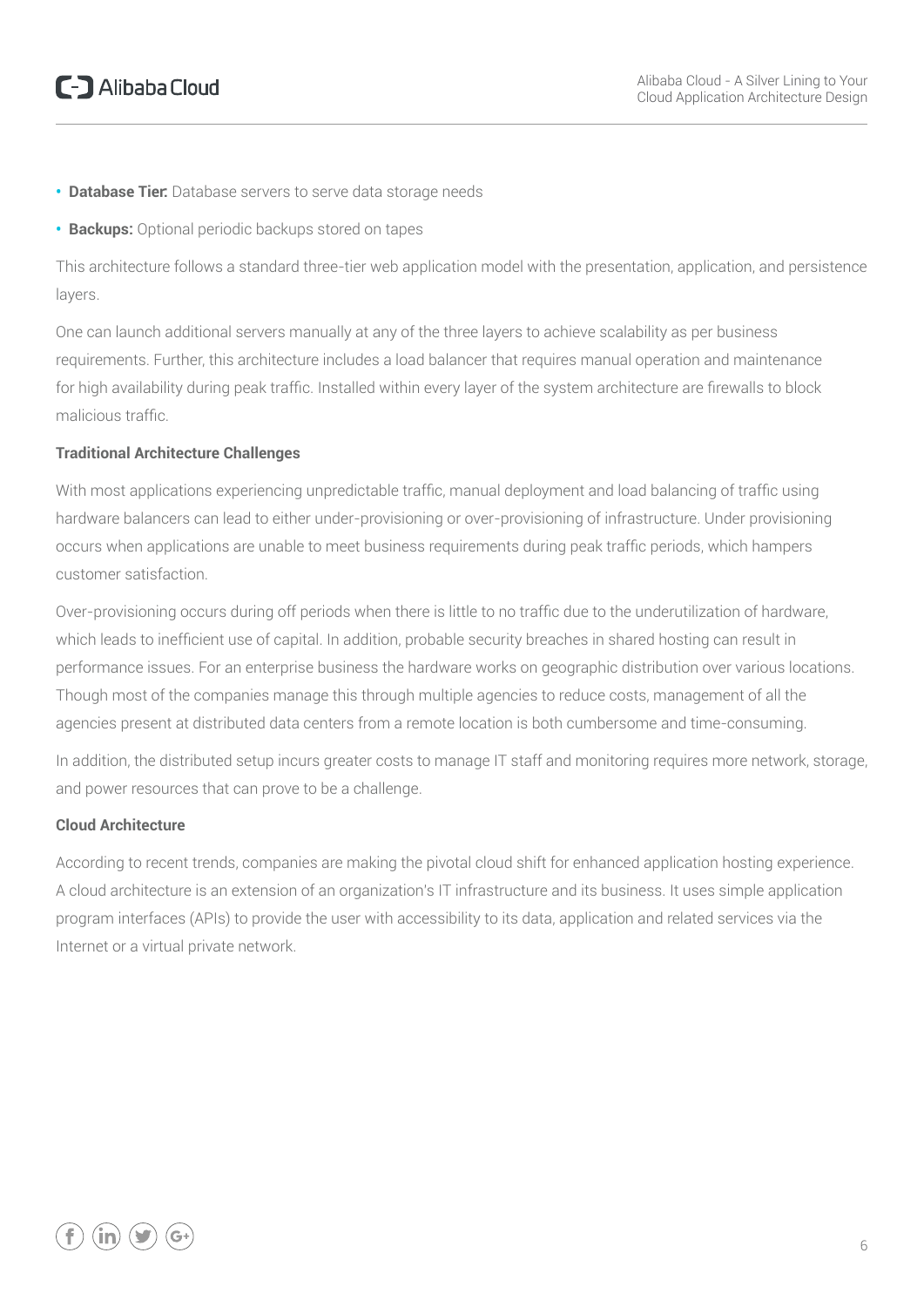

**Diagram 2: Cloud Architecture**

#### **Components of a Cloud Architecture are:**



RDS is an on-demand database service that frees businesses from the administrative task of managing a database and leaves users with more time to focus on their core business. It protects against network attacks and intercepts Structured Query Language (SQL) injections, brute force attacks and other types of database attacks. It also provides automatic failover in case primary instances are not available while offering remote and local disaster recovery. Furthermore, it ensures reliability with automated backups, snapshots, and automatic host replacement.

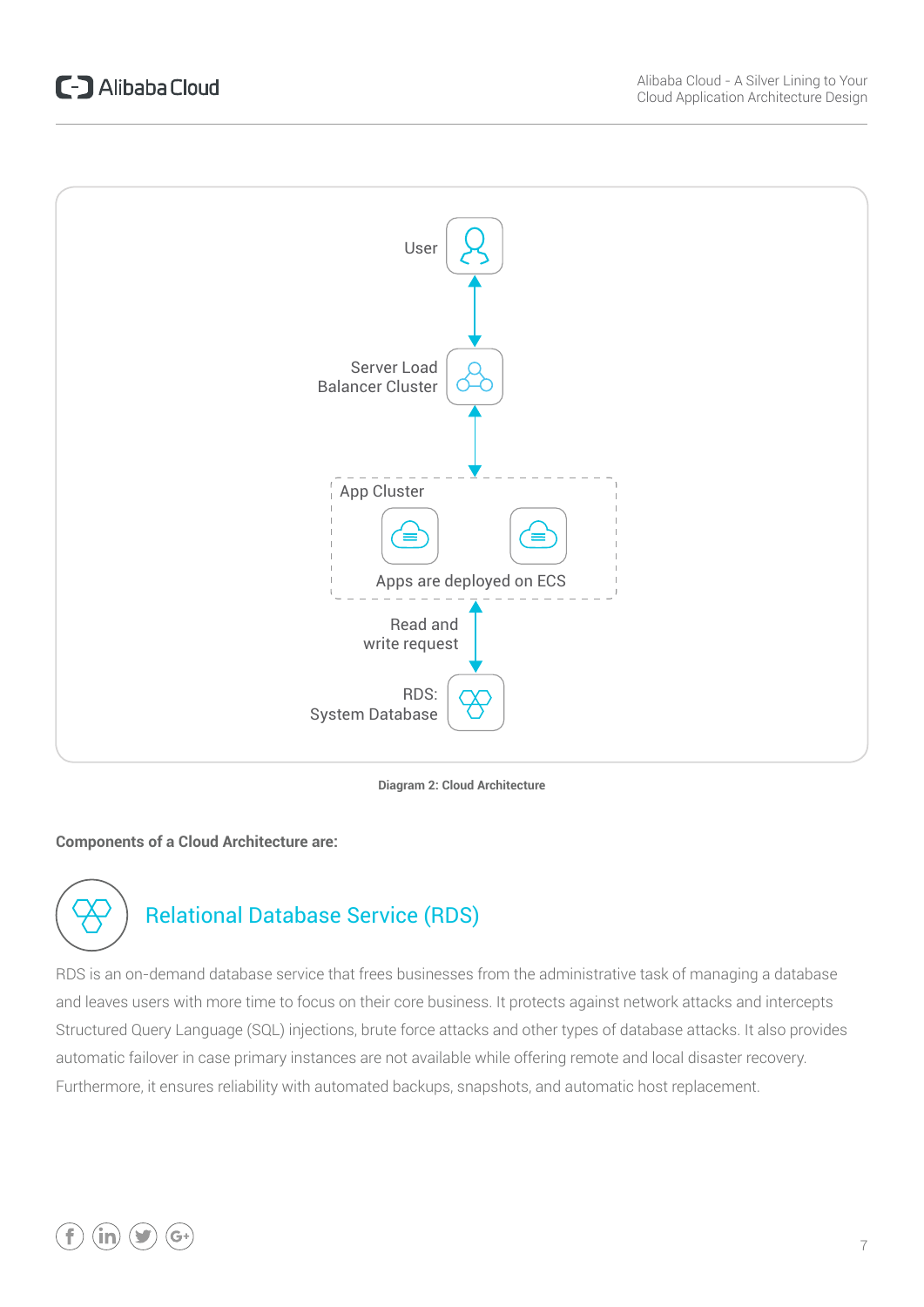

## Elastic Computer Service (ECS)

ECS cluster provides high-speed memory and the latest Intel CPUs to help achieve faster results with low latency to power your cloud applications. Scale capacity up or down based on your business and web application's real-time demands. Pay only for the resources you use and avoid the need to provision expensive IT infrastructure and hire large network teams.



## Server Load Balancer

Manages sudden spikes in traffic, minimizes response time, and maintains the availability of your web application with a Server Load Balancer. This product monitors the health of servers and ensures high availability by automatically distributing application requests to servers with optimal performance in different availability zones.

A cloud-based environment allows your applications to utilize on-demand, virtual resources or servers and saves you from investing money on in-house server storage and application requirements as well as operational, maintenance and resources associated with it.

The cloud service provider manages your end-to-end IT infrastructure, including the global reach, continuity, and scalability of your business as per your business requirements. It takes complete responsibility of sudden spikes in demand while ensuring security for your data and applications. You can control the required resources via a user management portal while only paying for the resources you use including server space and bandwidth.

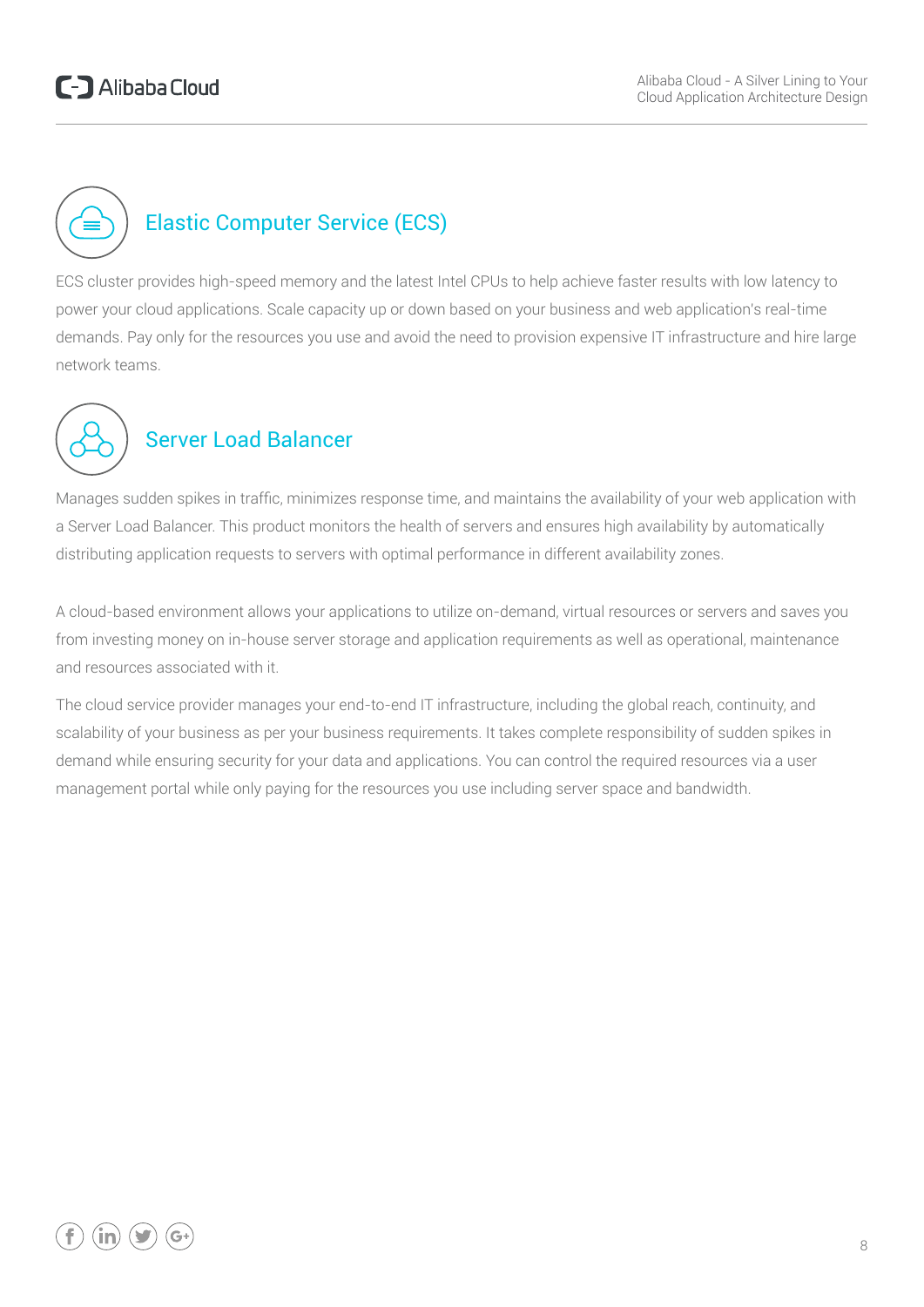# 04 Alibaba Cloud Solution

Alibaba Cloud offers a comprehensive cloud solution with virtual load balancers, security services, and necessary virtual resources for hassle-free deployment on the cloud. This solution balances web traffic across a cluster of virtual servers to ensure zero downtime. It allows you to host, run, and maintain your applications on the cloud through a single global account in a secure and cost-effective manner.

The following diagram depicts how the traditional architecture functions when deployed using Alibaba Cloud products and services.



**Diagram 3: Alibaba Cloud Architecture**

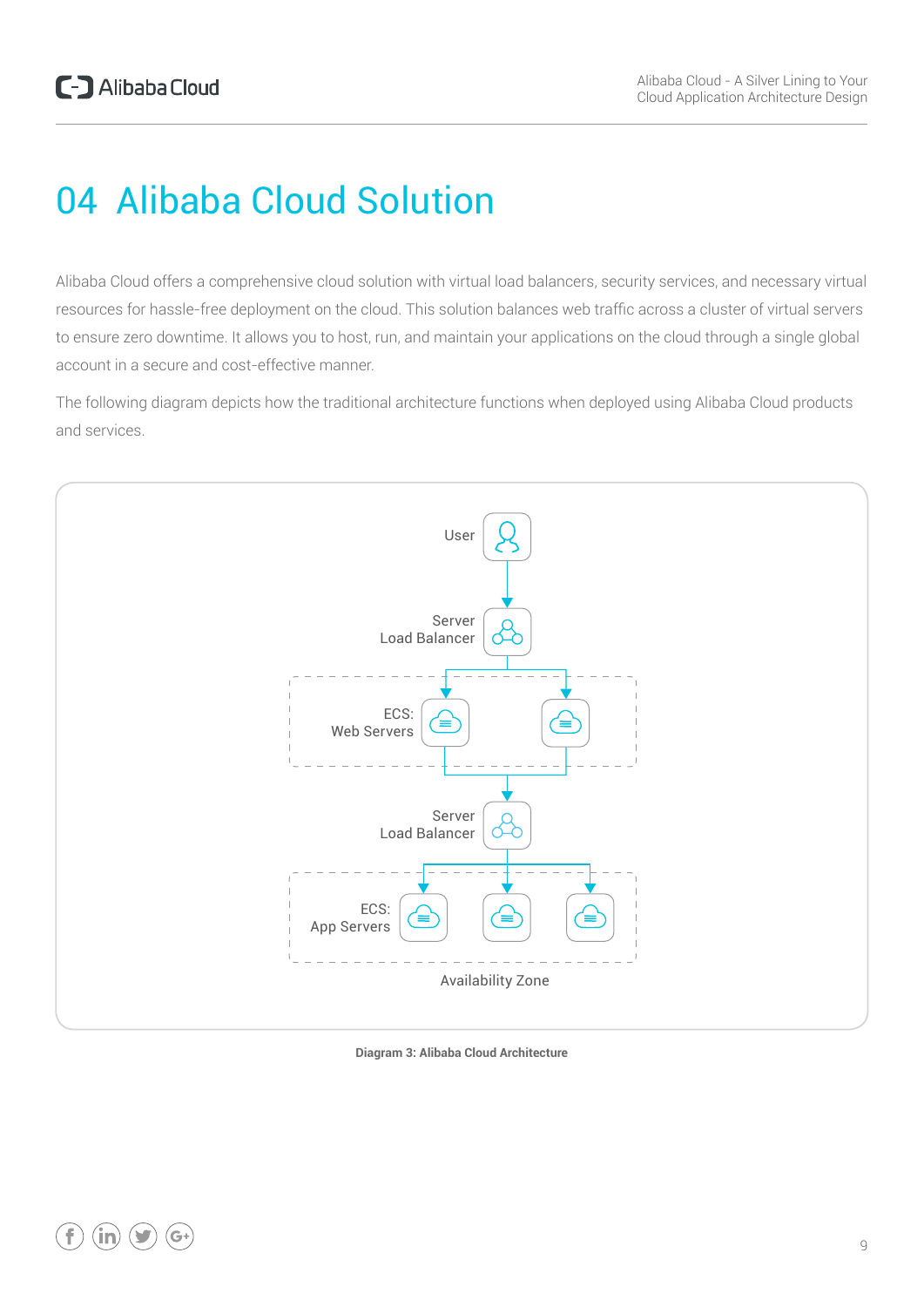#### **The following are advantages of cloud architecture over traditional architecture**



### Multiple Data Centers in a Region

Within each region, Alibaba Cloud has at least two data centers called Availability Zones (AZs). As Elastic Compute Service (ECS) in different AZs is logically and physically separated, Alibaba Cloud provides an easy-to-use model for deploying applications across AZs for higher availability and reliability. In the case of a hardware failure in one zone, the application will still be functional using the resources located in a different zone to prevent loss of service.



### High Security for Web Applications

With more than 90 percent of applications being vulnerable to security attacks, application security is a major concern for organizations. These attacks have the capability to exploit applications and inherent servers, which increases the risk of financial loss for businesses. To protect applications from such malicious attacks, Alibaba Cloud provides a suite of network and application security services.



### Anti-DDoS

Provides layer-4 to layer-7 (pro version) network defense capabilities, which includes protection against attack types like DDoS), SYN flood, and user datagram protocol (UDP) flood. It offers 500M of free Anti-DDoS protection for each ECS instance and 1000G+ Anti-DDoS protection with Alibaba Cloud advanced pro version.



### Web Application Firewall (WAF)

Protects applications from common web exploits that cause application unavailability, compromised security, or excessive consumption of resources. WAF gives the users complete control of applications by letting them define customizable security rules to block malicious traffic from reaching the applications. The user can create custom rules that prevent common attacks, such as SQL injection attacks, cross-site scripting, and protection against Trojan virus injection.

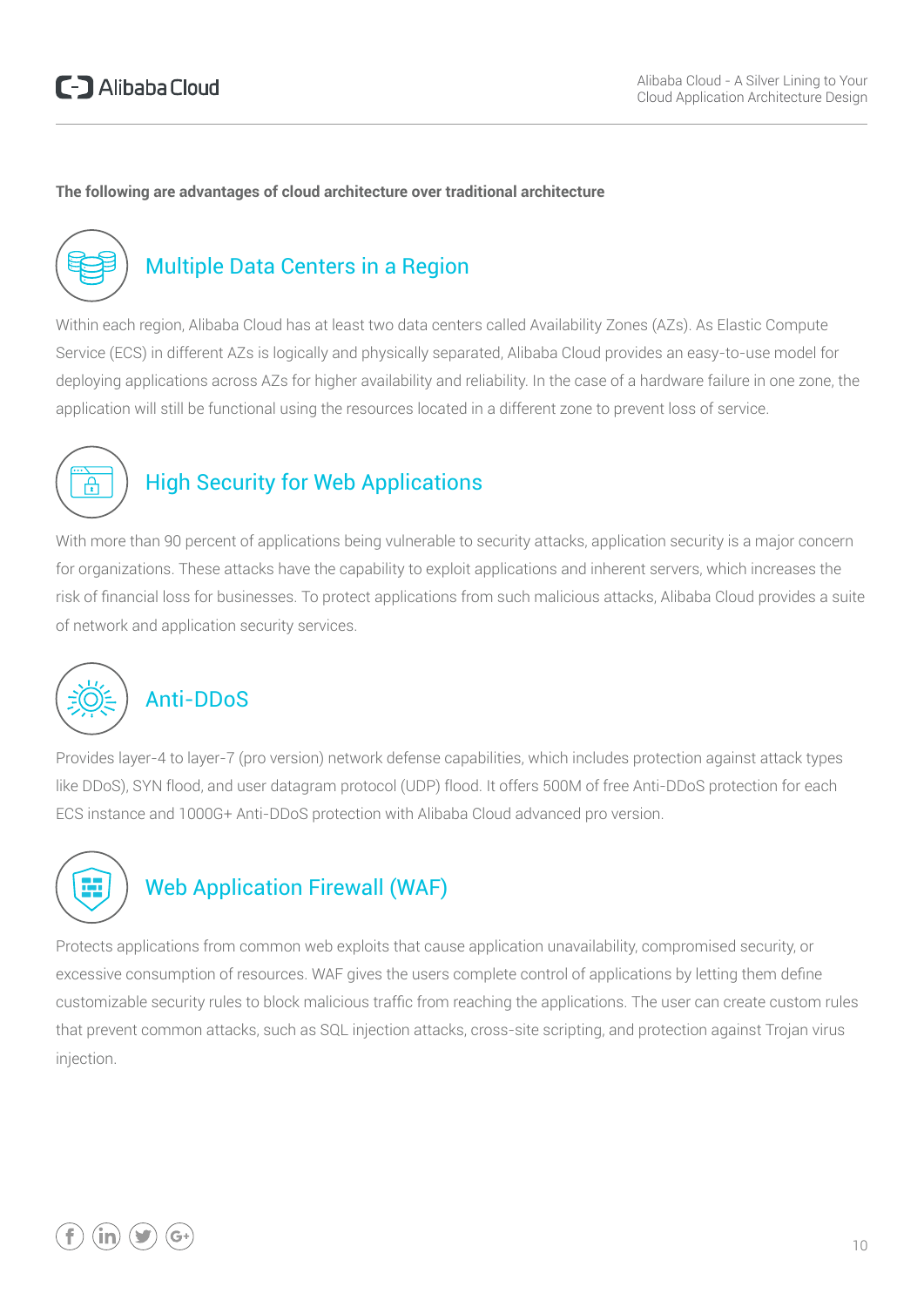

When compared with traditional application hosting DMZ models, ECS offers additional security through virtual firewalls called security groups. Security Groups are similar to an inbound/outbound network firewall, for which protocols, ports, and source IP ranges can be specified and allowed to reach your resources.

The Alibaba Cloud solution provides a reliable, scalable and secure cloud-based architecture for organizations and users, alike. It comprises of various cloud products, applications and data centers, which perform different functions in making it an effective and recommended cloud solution for organizations.

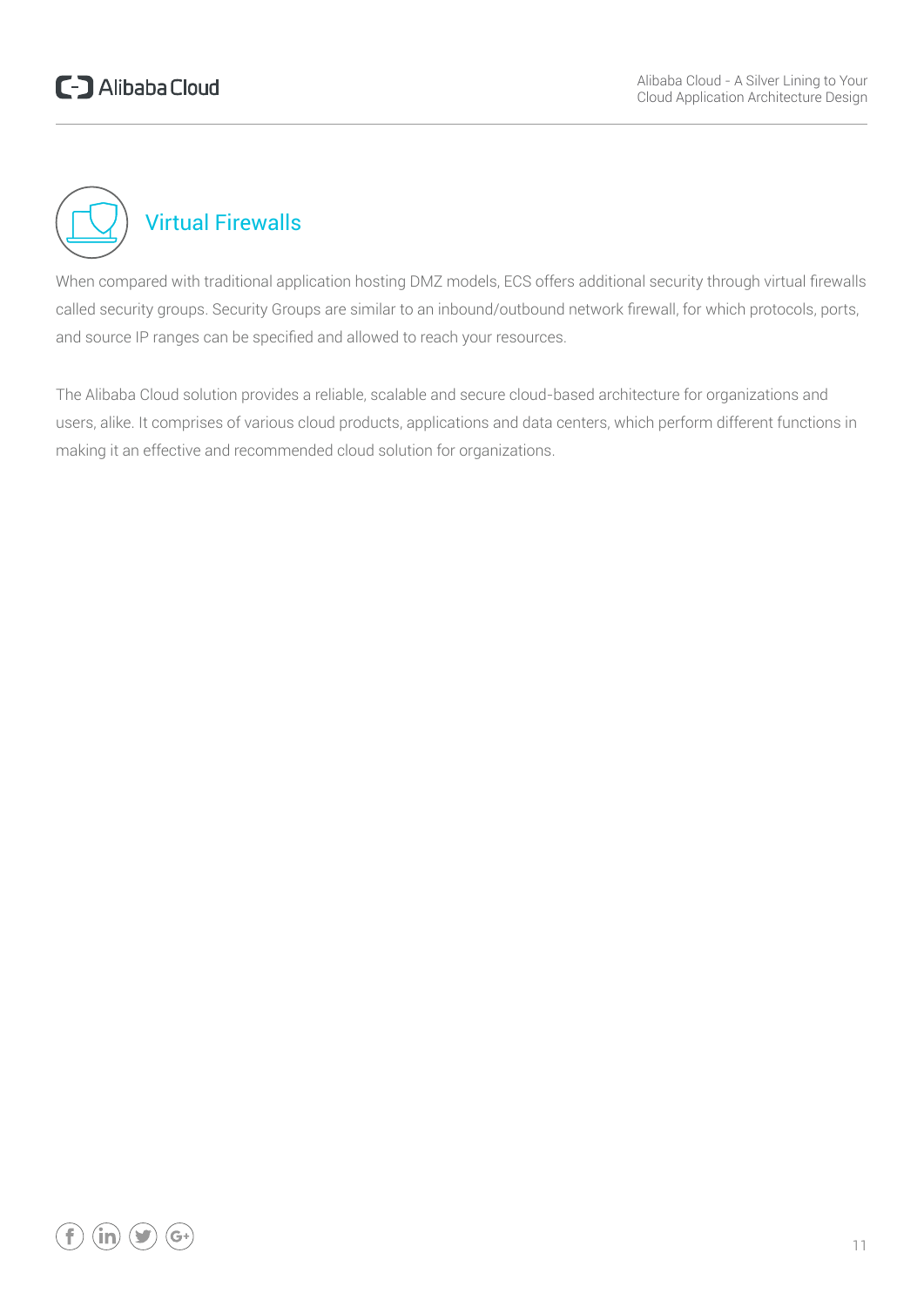# 05 Alibaba Cloud Products - Introduction and Overview

Cloud products comprise of various components that connect the application-related and storage-related products to facilitate the working of the entire architecture.

Alibaba Cloud offers a varied portfolio of products that include products that act as an alternative to the original onpremise physical servers, those that effectively balance the load, as per requirement and scalability. It provides for customized architecture functions based on products which are storage, database, network and security related while taking into account the latest developer and management tools for enterprises and startups as per their needs. Let us dive into Alibaba Cloud offerings.

### 5.1 Application-related Products



#### 5.1.1 Elastic Compute Service (ECS)

Cloud servers provide virtual hosts (CPU/memory/ephemeral disk/network interface card) and you may use the ECS as a physical server.

Application Scenario: ECS acts as an alternative to the original physical servers or on premise servers.



#### 5.1.2 Server Load Balancer

Server Load Balancer provides load-balancing services for multiple ECSs by distributing the traffic. It can expand the application system's service capabilities through traffic distribution.

Application Scenario: An alternative to traditional load balancing servers. It eliminates the single points of failures of application systems, improving the system's availability.



#### 5.1.3 Virtual Private Cloud (VPC)

Virtual Private Cloud (VPC) establishes an isolated network environment based on the cloud environment.

Application Scenarios: Scenarios requiring high network security and network isolation.

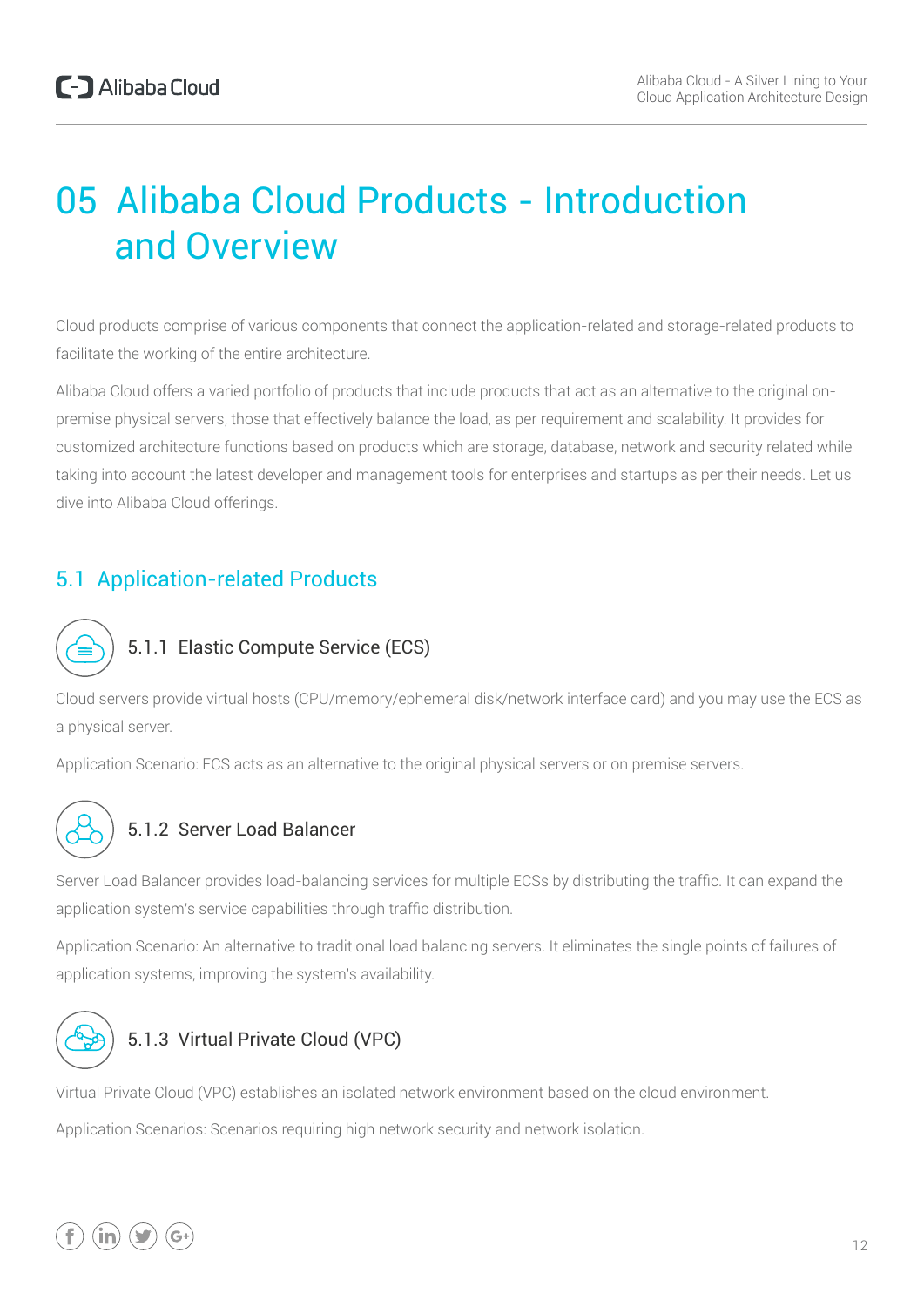## C-D Alibaba Cloud



#### 5.1.4 Alibaba Cloud Security

Alibaba Cloud Security provides one-stop security services such as security vulnerability detection and Trojan detection, as well as host intrusion detection and anti-DDoS protection for ECS.

Application Scenario: Websites and ECS with security requirements on Alibaba Cloud.

### 5.2 Storage-related Products



#### 5.2.1 Relational Database Service (RDS)

Relational Database Service (RDS) is compatible with MySQL and SQL Server database engines and provides sound relational database management.

Application Scenario: Applicable to OLTP businesses to provide real-time, high-concurrency, and strongly consistent online.



#### 5.2.2 Distributed Relational Database Service (DRDS)

Distributed Relational Database Service (DRDS) is an online distributed database service compatible with MySQL databases, supporting horizontal splitting, smooth scaling, and read-write splitting.

Application Scenario: Applicable to online transaction systems in which standalone MySQL databases are not competent.



#### 5.2.3 ApsaraDB for Memcache

ApsaraDB for Memcache is capable of high-speed caching of highly accessed data, in the key-value data structure and compatible with the Memcached protocol.

Application Scenario: Reducing the excess stress on the database and caching users' highly accessed data.



### 5.2.4 Analytic DB

Analytic DB performs multi-dimensional instant analysis and operational exploration for hundreds of billions of data records within milliseconds (Real-time OLAP).

Application Scenario: Provides massive, real-time, and high-concurrency online analysis.

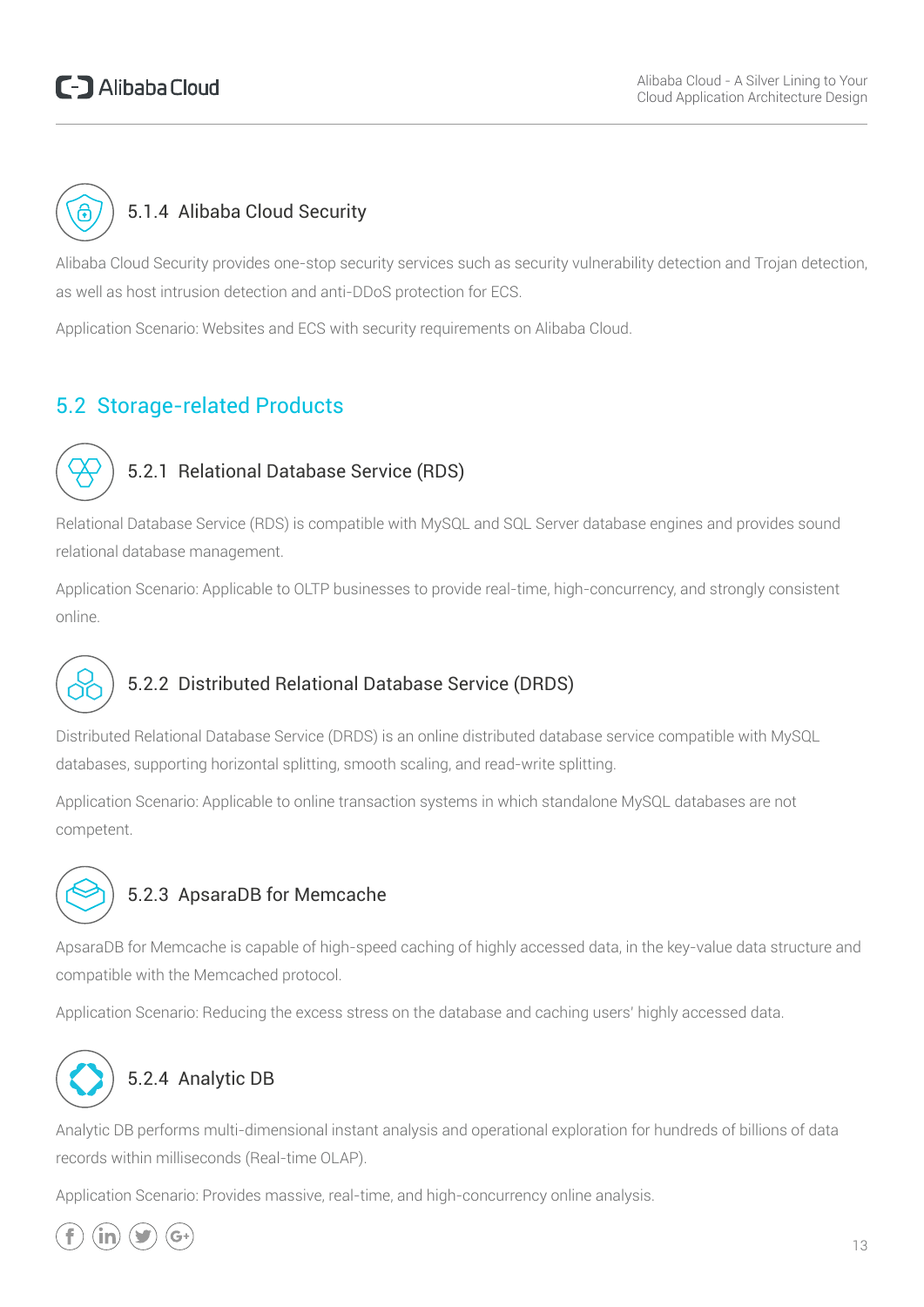## C-D Alibaba Cloud



#### 5.2.5 MaxCompute

MaxCompute is an offline processing and analysis service targeting terabytes/petabytes of data with low real-time requirements (within seconds).

Application Scenario: Provides distributed processing and targeting of terabytes/petabytes of data with low real-time requirements.



### 5.2.6 Table Store

Table Store is a NoSQL database service that provides storage of and access to massive structured data sets.

Application Scenario: Quick processing of a large number of read or write requests to massive amounts of data (logs/ monitoring data).



### 5.2.7 Object Service (OSS)

Object Service (OSS) is a cloud storage service featuring massive capacity (petabytes of data), security, a low cost, and high reliability.

Application Scenario: An alternative to NAS file storage.

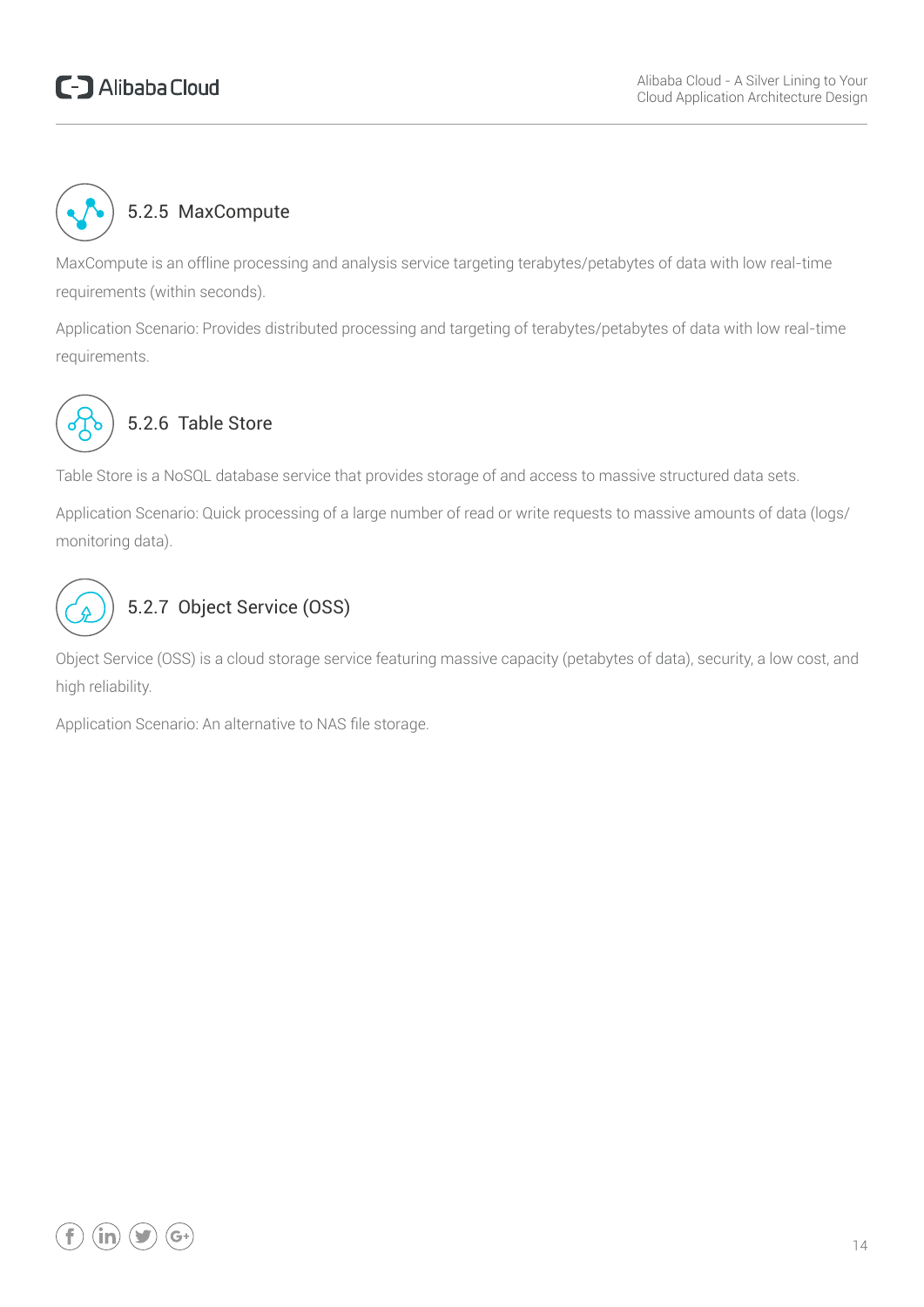# 06 Cloud Application Practices

Cloud applications are a set of distributed applications and services or APIs integrated to create a composite application/service that is available to the customer organization. The effectiveness of the cloud application and the architecture, as a whole, is partially determined by how these applications interact with each other and the products.

Three main types of cloud application practices exist:



### Transaction Application

Transaction applications have an implicit relationship with database transformation and migrating the database system to the cloud. The scheme of replacing traditional databases with RDS reduces the cost considerably. At the same time, for systems with larger amounts of data, Alibaba Cloud utilizes DRDS to achieve highly scalable system architectures while OSS is exclusively for solving problems in traditional storage systems. Highly available Server Load Balancers solve the load balancing challenges faced by applications, establishing a set of highly scalable, reliable, and highperformance distributed cloud applications.



**Diagram 4: Transaction Application**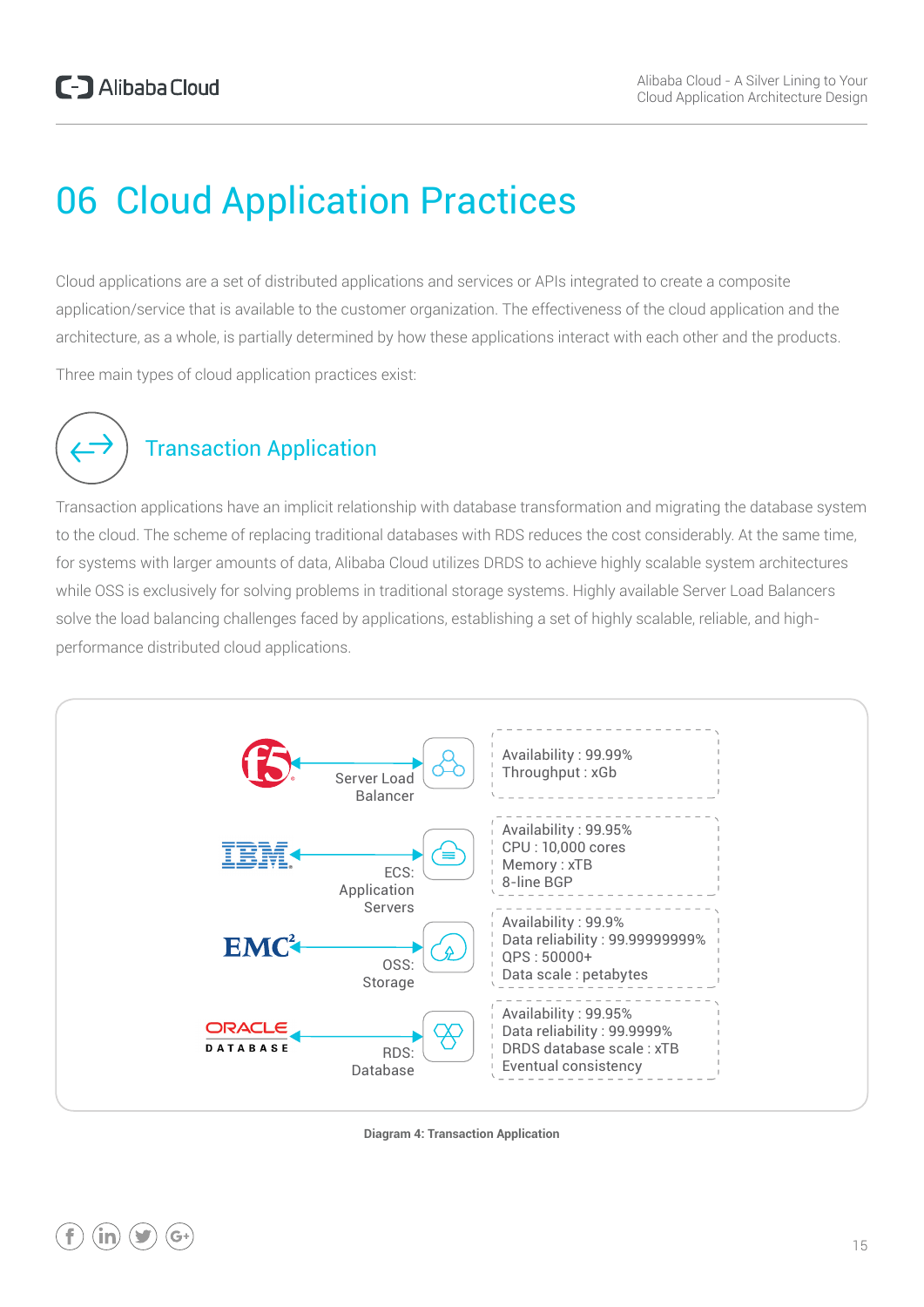

## Content-based Application

Content-based applications, similar to transaction applications, feature a huge demand for bandwidth resources. The maintenance for self-built or leased resources in traditional industries is complex as it is highly demanding for skilled IT staff in enterprises. Most of these applications involve videos, web pages, among others, and have a higher volume of traffic.

Alibaba Cloud has a wealth of resources with a high degree to cater to the challenges faced by traditional IT Operations and Maintenance (O&M) personnel.



**Diagram 5: Content-based Application**

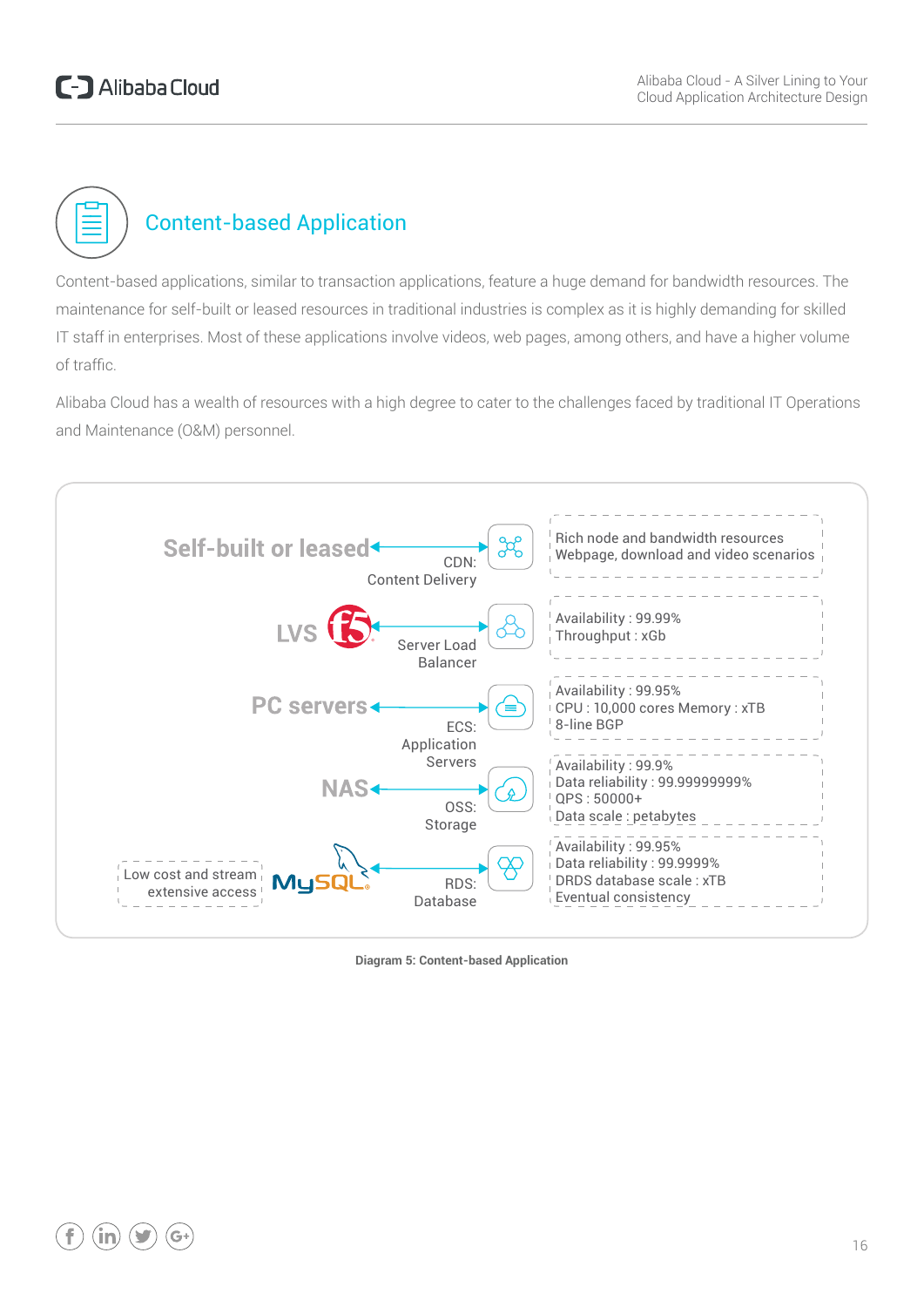

Analysis application mainly serves the Business Intelligence (BI) department in traditional industries and has higher latency. The T + 1-time requirement is a common phenomenon (calculated on the next day).

Alibaba Cloud provides a portfolio of big data solutions that cater to the BI function applications in traditional industries, with many improvements. For example, the computing can reach almost real-time levels (CDP + ODPS), and the efficiency of queries can be rapid (within seconds) (ADS). More importantly, the Alibaba Cloud big data platform is an end-to-end data-sharing platform that provides centralized data exchange services, so that enterprise applications can easily leverage it for innovative data value applications and other benefits.



**Diagram 6: Analysis Application**

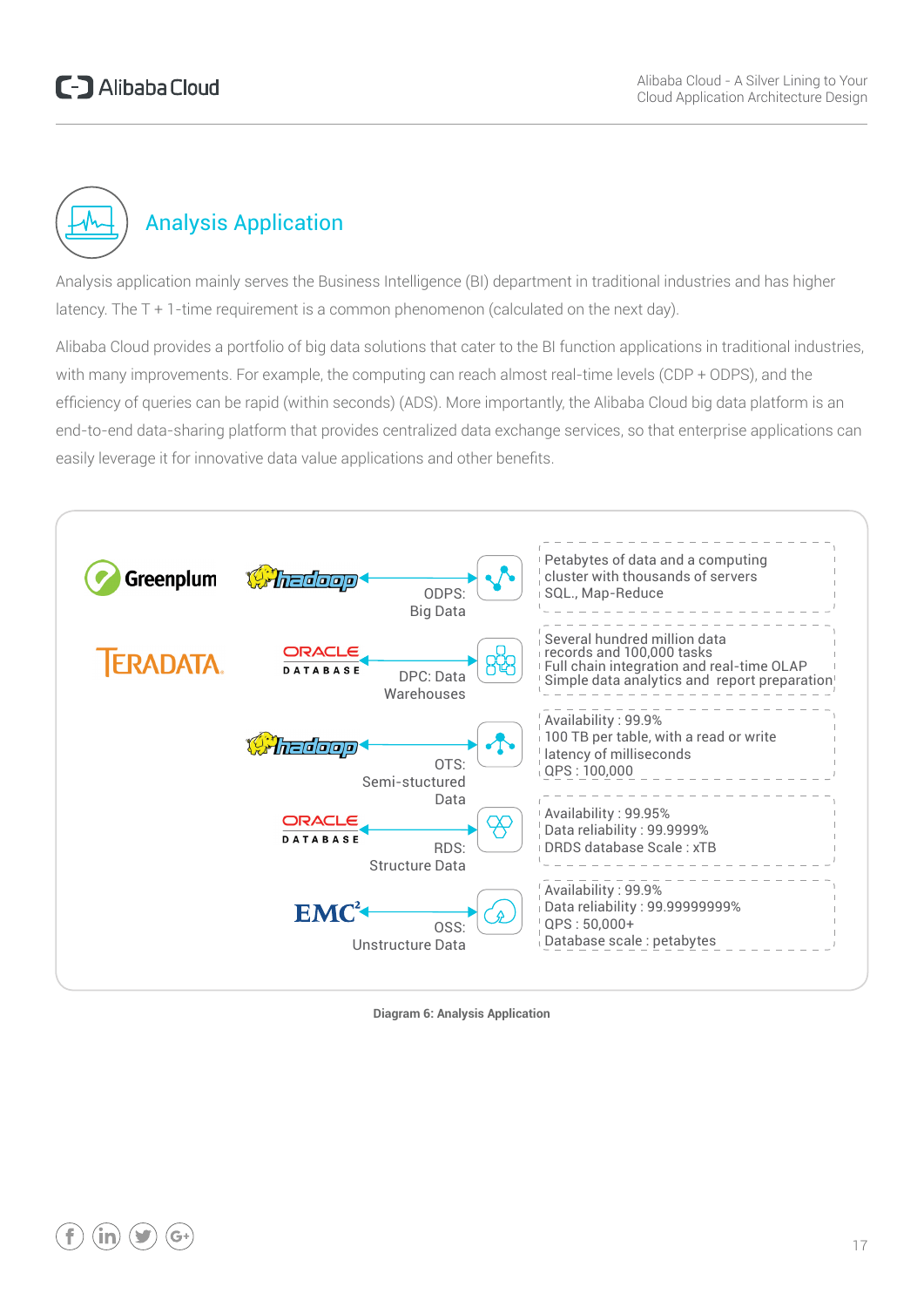# 07 Cloud Service-based Application Architecture Design

The architecture design of a cloud service is based on the front-end and back-end platform, which comprises of cloud applications, servers, databases and the connecting network. The way in which these applications interact with each other affect the functioning and performance of the architecture.

With time and popularity, the cloud-based application architecture design has advanced and evolved like most widespread technologies. The basic three-layer architecture has given way to more complex and flexible cloud infrastructure capabilities that facilitate scaling, load balancing, security, and other varied storage and computing services. These more complex architectures require intense decision-making on matters concerning migration and its execution.

The new architecture of the application system on the cloud, with migration schemes determined system checks and risk assessment results, combined with the characteristics of the cloud platform. It allows efficient decision-making on whether the system needs direct migration to the cloud platform or whether a series of transformations (e.g., de-O) are necessary. In addition, whether the file system needs to migrate to the OSS, whether the data analysis system should be compatible with the cloud platform, and what the estimated transformation schedules are. Eventually, we can establish the cloud architecture design and transformation scheme more effectively.

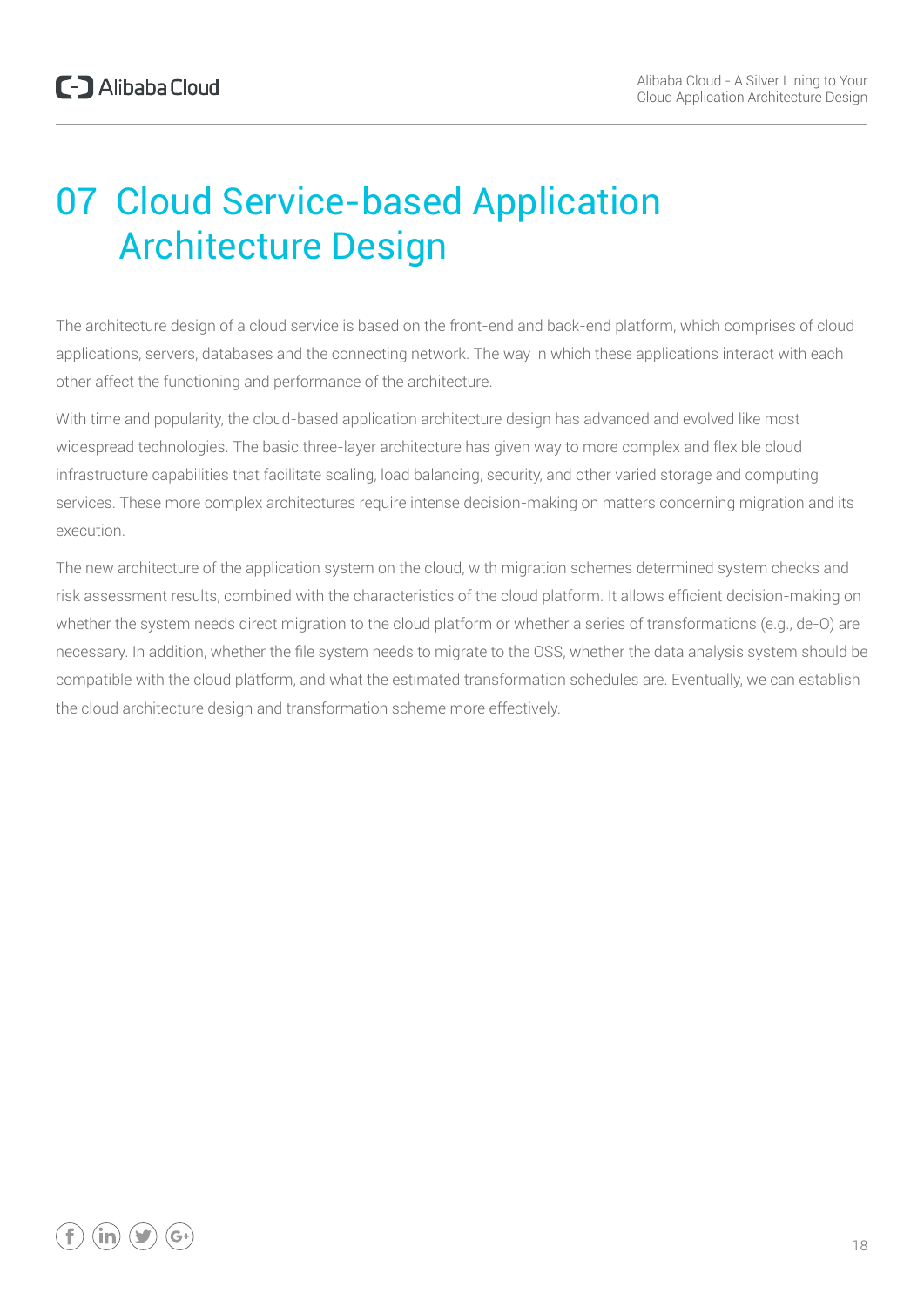# 08 Basic Steps for Transformation of Applications into the Cloud Architecture

To be part of the deployed cloud architecture and effectively perform its corresponding functions, each application requires transformation to the cloud. Discussed below are the basic steps that each application requires to go through while transforming into the cloud.

#### 8.1 Server Load Balancer Transformation

The original system web/application servers adopt F5 or open-source LVS hardware equipment to achieve load balancing for web/application servers. When the system migrates to the cloud, the load-balancing scheme should transform to the cloud Server Load Balancer service as well. The on-cloud Server Load Balancer service can support Transmission Control Protocol (TCP), Hypertext Transfer Protocol (HTTP), and HTTP Secure (HTTPS) protocols to achieve traffic load balancing. At the same time, it supports automatic health checks for web/application servers, automatic blocking of servers in abnormal states, and automatic unblocking of servers after the server returns to a normal state, to resume services.



**Diagram 7: Server Load Balancer Transformation**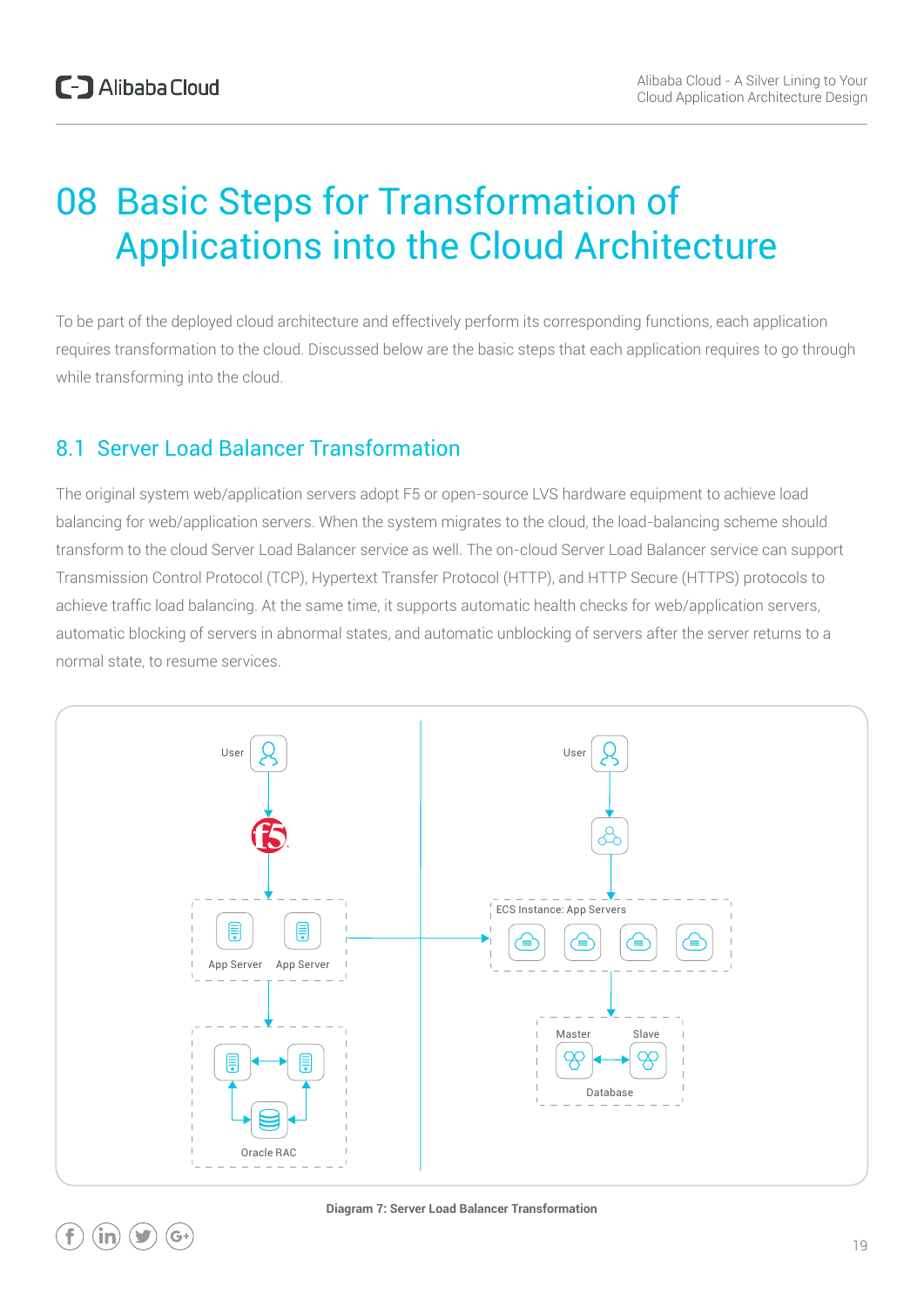#### 8.2 Web and Application Layer Transformation

We can deploy the original system web/application services deployed on minicomputers, PC servers, commercial or open-source virtualized servers directly on the cloud's ECS. Currently, ECS supports both Linux and Windows operating systems. To ensure high availability of web/application services, we recommend the deployment of the same type of services on at least two ECS servers, using the Server Load Balancer for load balancing and service fault tolerance.

#### **Features**

- **•** The performance requirement for a single server is not high. The server is stateless and horizontally scalable.
- **•** There are a rich variety of apps/services, dominated by the B/S model
- **•** Different systems choose different types of servers, dominated by X86 PC servers.





### 8.3 File Storage Transformation

Content management application systems involve the storage and management of a large number of file objects. Traditional solutions include:

**•** Ephemeral disk storage and regular data backups: This solution faces problems with capacity and performance and has many shortcomings when it comes to scalability and high availability.

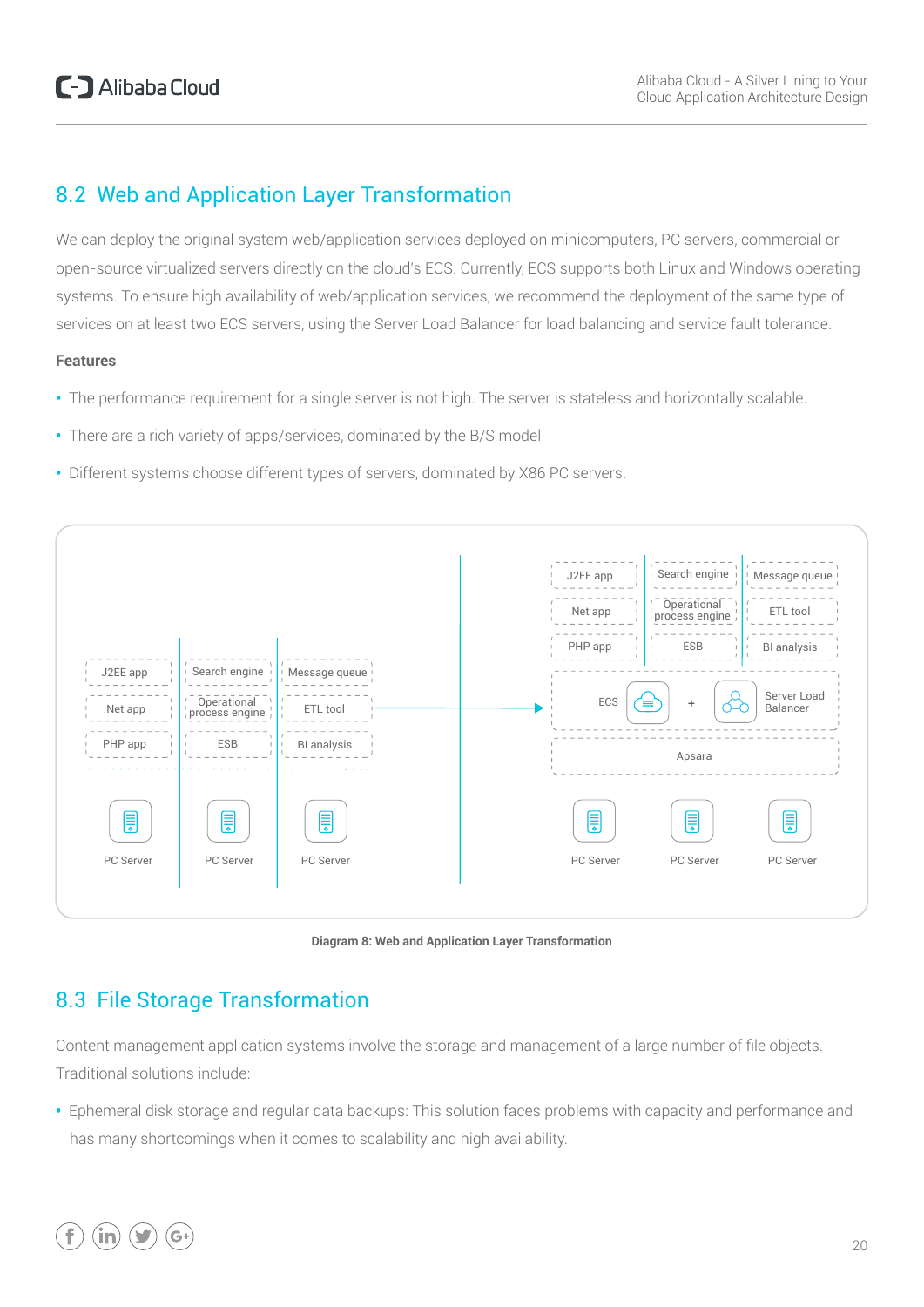- **•** The adoption of IP-SAN and NAS: The use of this solution is for centralized data storage, but is a much more costly solution.
- **•** Storing files in a database: This solution is expensive and has lower performance. Relational databases are not suitable for storing such data types.

Targeting the file object storage, the cloud platform provides open Object Storage Service (OSS) with higher availability, greater scalability, higher efficiency, and in a more cost-efficient manner, effectively solving the storage problems of application files, images, and videos. To use the OSS service, there is a need to transform the original application file system, primarily including:

- **•** Plan buckets and the file directory structure in the OSS according to the storage structure of the application system files.
- **•** Set the bucket access permissions (public-read-write/public-read/private). For applications with high-security requirements, you can configure file storage to be in the form of cipher text in the OSS.
- **•** Scan the program code, find the code involving reading data from or writing data to storage from a file, and transform the code to be implemented through the OSS SDK interface.

Note: For smaller files (<100M), read and write the file directly by calling the object provided by the SDK. For larger files (>100M), it is recommended to use the Multipart Upload interface, provided by the SDK, to upload the file in large blocks, in multiple threads, to improve the file upload efficiency.

The storage requirements are as follows:

- **•** The enterprise follows a digitalization developmental path and the file storage requirements grow.
- **•** Requirements of data backup and file sharing databases for file storage.
- **•** Various types and huge scale.
- **•** The database blog storage adopted is an anti-pattern.
- **•** HA, performance and cost are key elements of consideration.

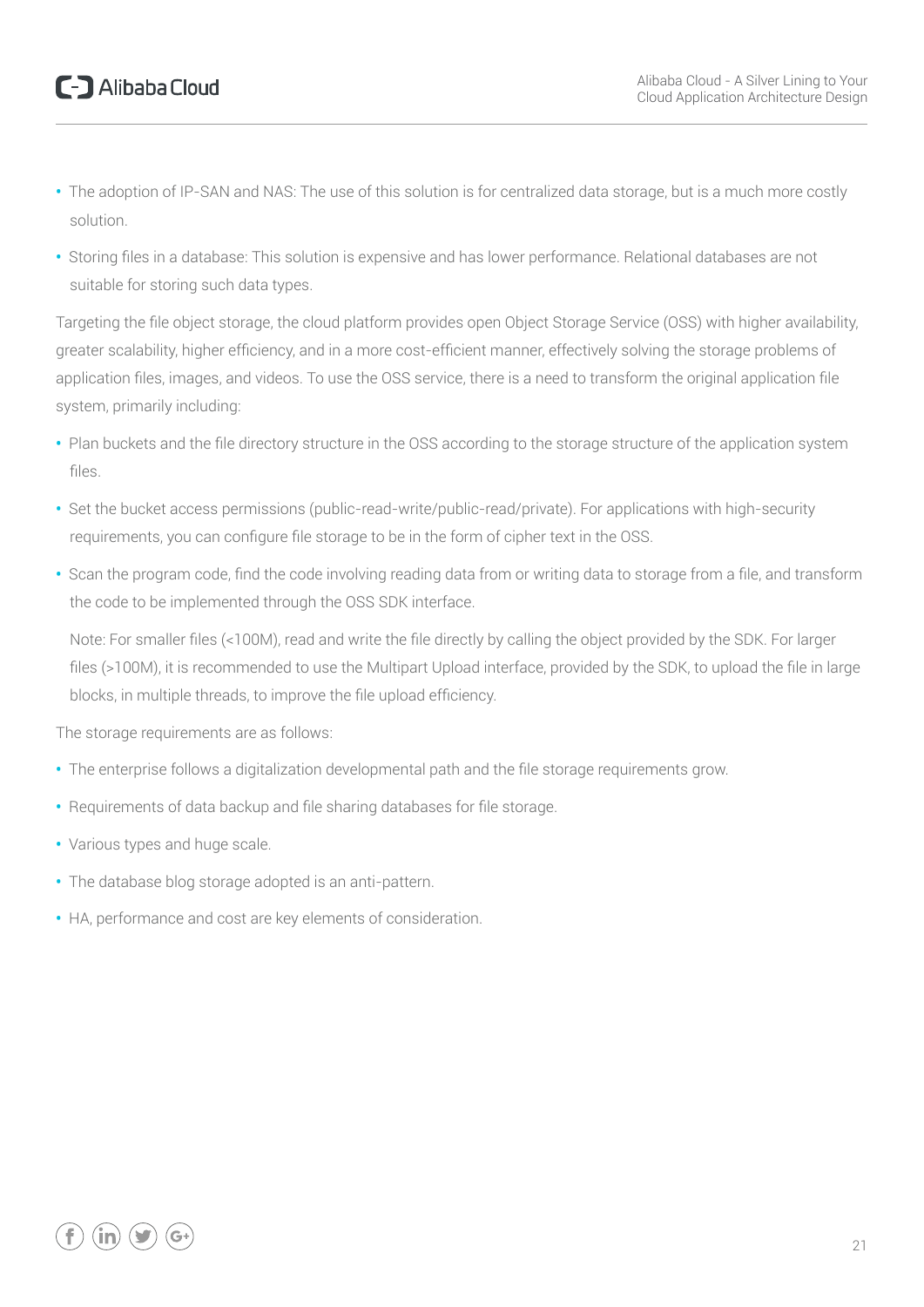The specific system architecture is shown in the figure below.





#### **Architecture Scheme:**

The build file object storage capability is based on OSS. Here, OSS is in charge of system file storage, log backup, and database backup. The independent file management systems connected to OSS through APIs can be built to achieve file management. This enables OSS to ensure HA, scalability, a high efficiency and low costs.

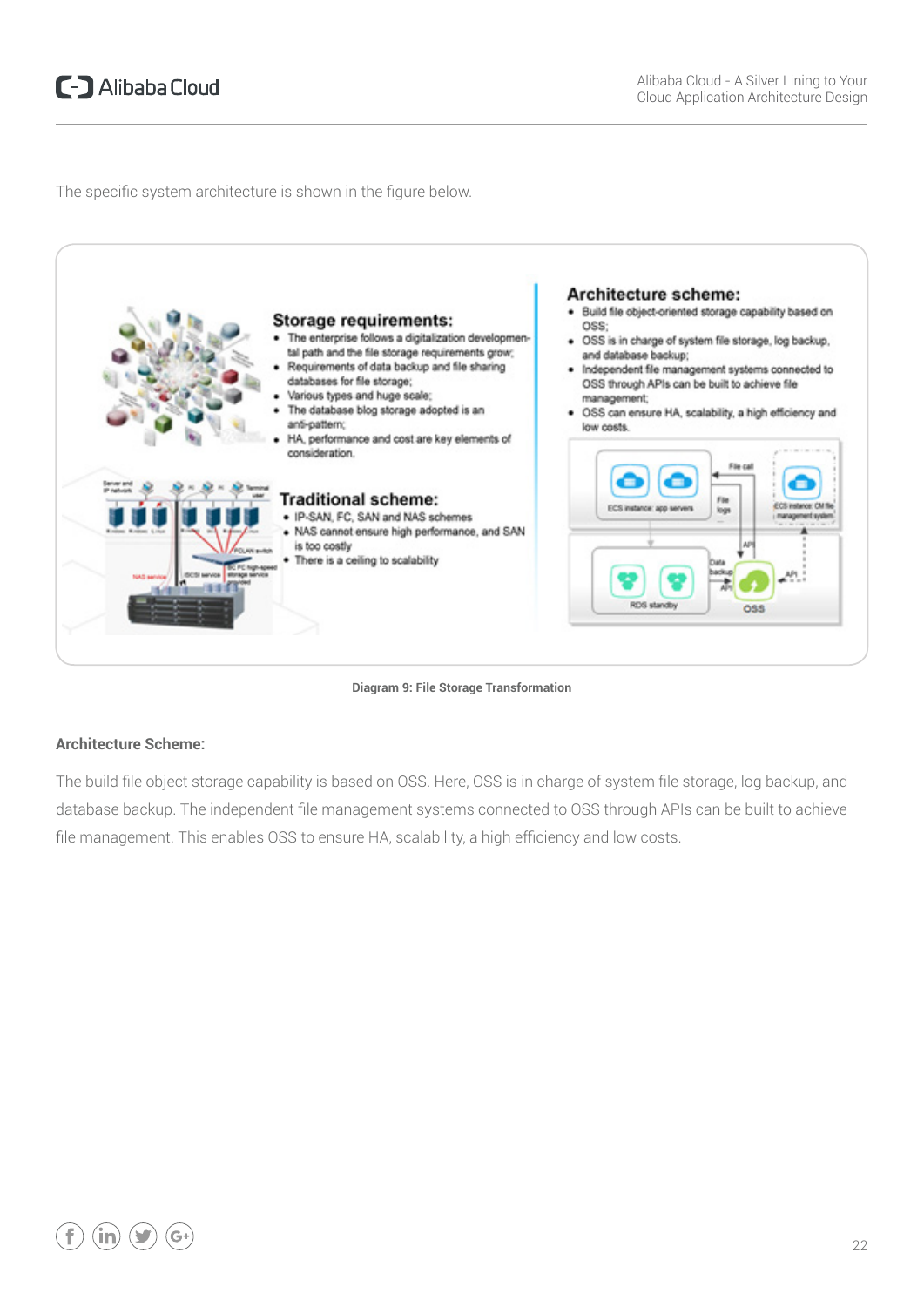#### 8.4 Relational Database Transformation

#### 8.4.1 Architecture Transformation of OLTP-type Relational Databases

For systems with a Low Access Volume:



**Diagram 10: OLTP-type Relational Databases for Systems with Low Access Volume**

With ever-increasing business (database) access pressures, a single RDS is unable to meet the business read and write requests, especially for systems with excessive read pressures. In such cases, consider using cache systems (like OCS, similar to the Memcached service) to share the read pressure and provide quick access through caching highly read data, or consider transforming the database into a read-write application architecture. The RDS product supports readwrite splitting. For data analysis scenarios, read-write splitting is an effective solution, as shown in the figure below.

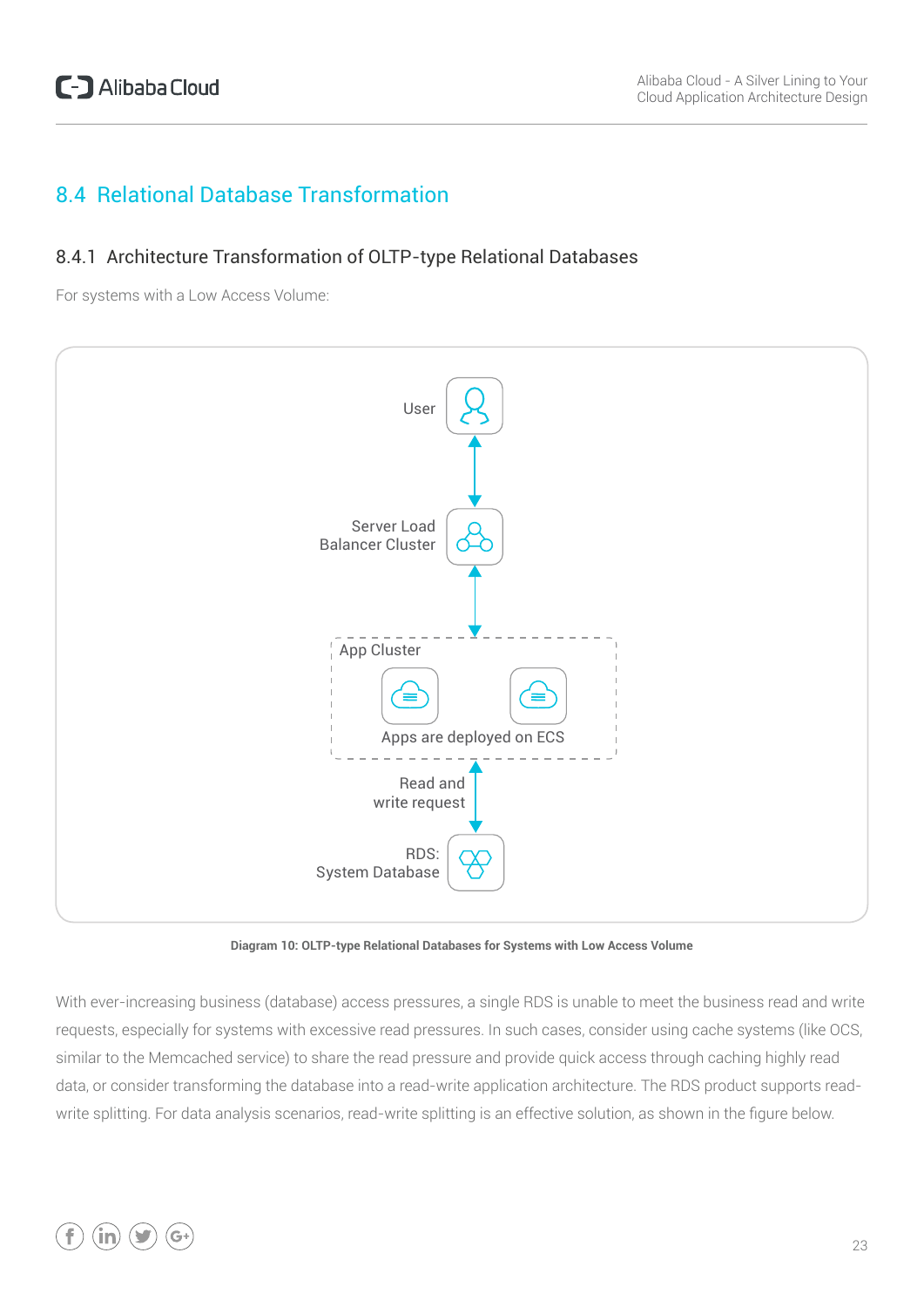## C-D Alibaba Cloud



**Diagram 11: OLTP-type Relational Databases for Systems with Low Access Volume - Read-write Splitting Scenario**

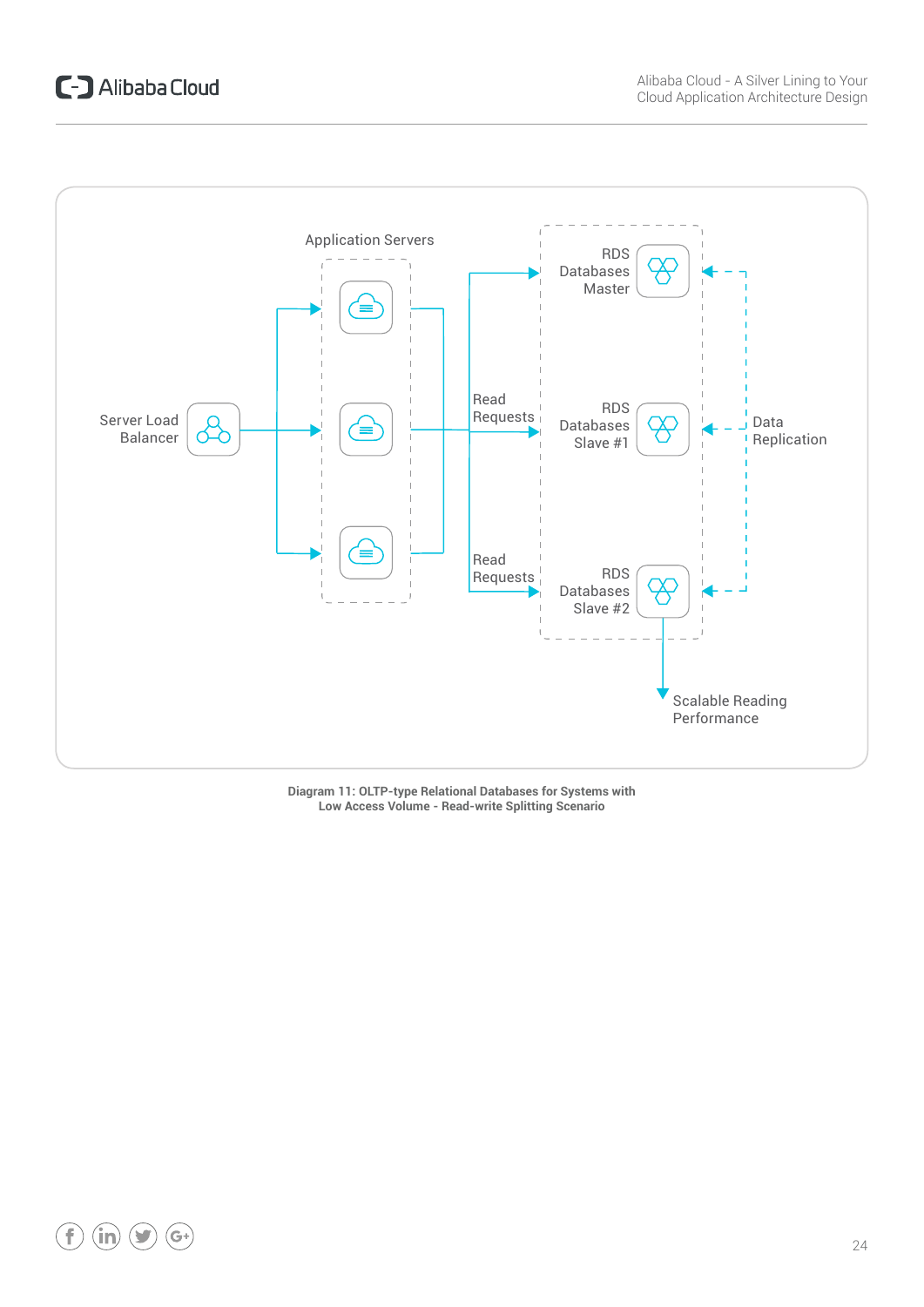

**Diagram 12: OLTP-type Relational Databases for Systems with Low Access Volume - Scenario with Cache System Used**

Considering that the RDS capacity should not exceed the 2TB limit, and considering the performance constraints of a single database instance when the single database instance cannot meet the storage space requirement, or the writing TPS draws closer to the ceiling capacity of the database, the database usually needs scale-up and scale-out splitting. Vertical splitting (splitting data into different databases, according to different businesses) is comparatively less difficult, while horizontal splitting (splitting a single business) is usually tougher to carry out. Database and table based splitting approaches, distributed transactions, cross-database joins, the global uniqueness of the ID, and the high global availability among other variables are worthy of attention.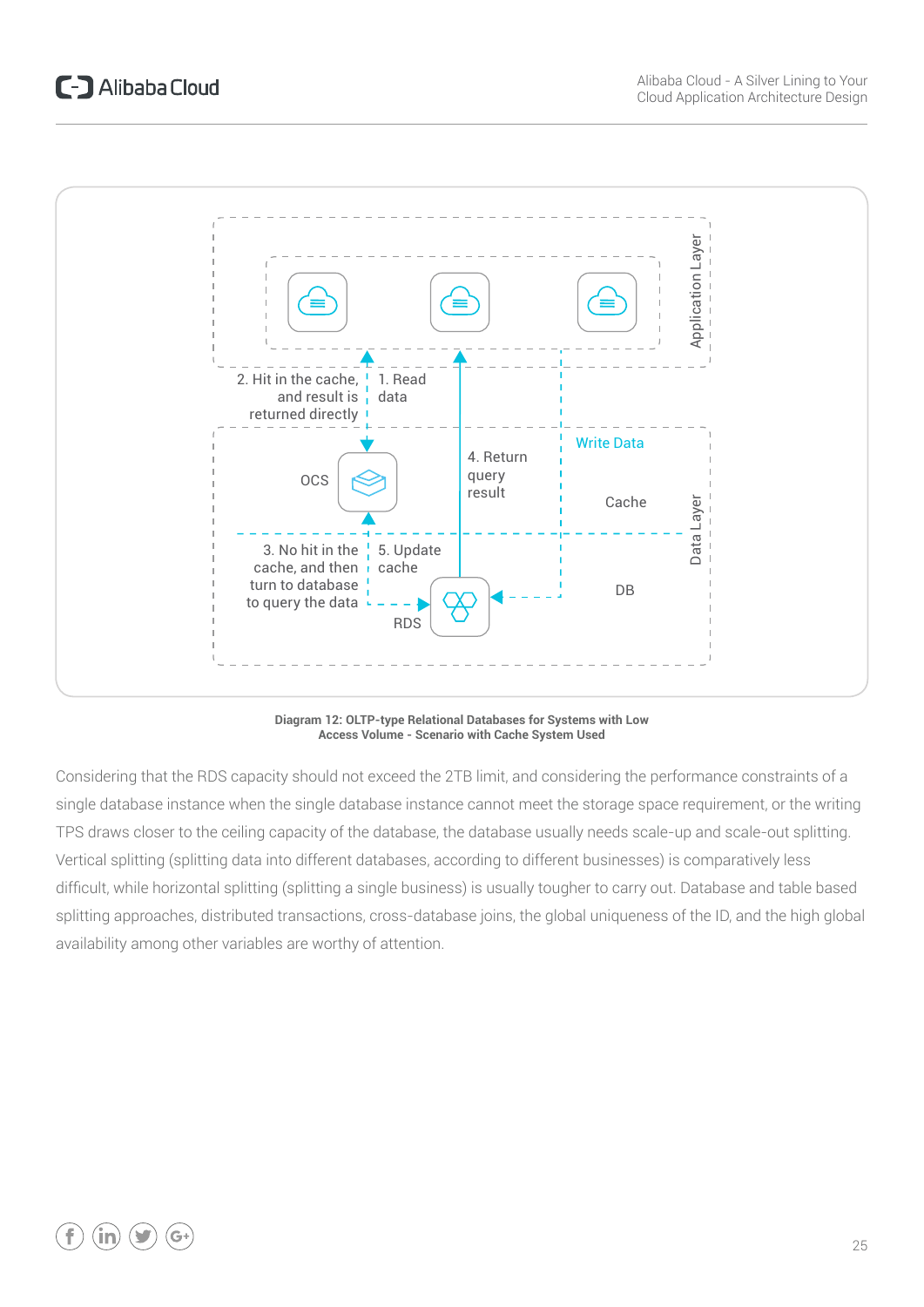

**Diagram 13: OLTP-type Relational Databases for Systems with Low Access Volume - Data Partitioning and read-write Splitting Scenario**

The cloud platform provides off-the-shelf distributed database services (DRDS) that allow transparent horizontal and vertical splitting of databases to the application. It significantly reduces the cost of splitting, and using it directly is an option worth considering.

#### 8.4.2 Architecture Transformation of OLAP-type Relational Databases

The On-Line Analytical Processing (OLAP) system is the primary application for data warehouse systems designed to support complex analysis operations. It focuses on decision-making support for decision makers and enables complex query processing with a large volume of data quickly and flexibly, according to the analyst's requirements. The query

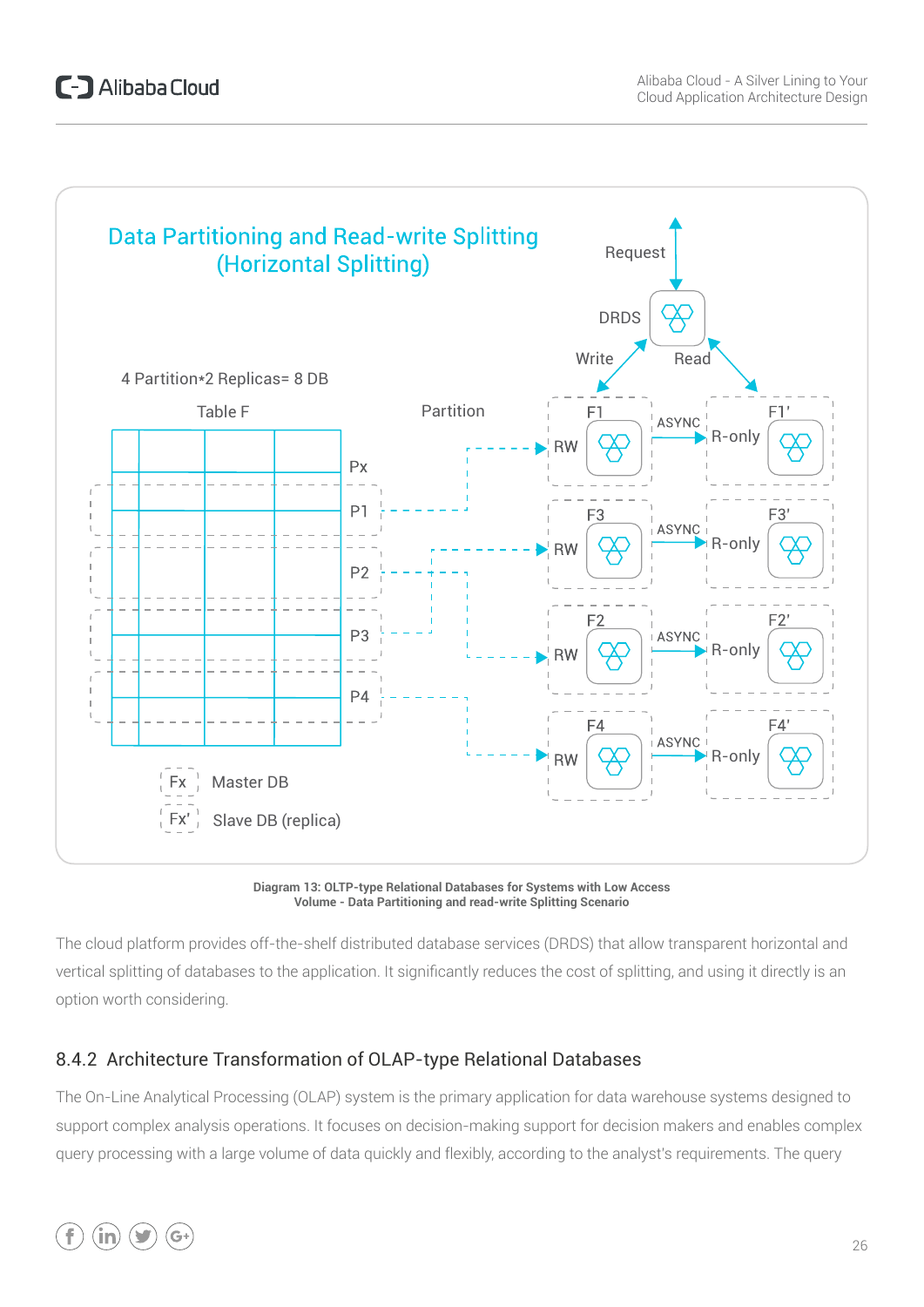results are accessible to decision makers in an intuitive and easy to understand form so decision makers can accurately grasp the enterprise's business conditions, understand the customer's needs, and develop appropriate operation plans. The cloud platform offers various solutions for different sizes of OLAP-type applications.

Small-scale systems are OLAP systems, but they only perform real-time analysis for a specific type of a business's historical data. The data size is several hundred gigabytes, and the quantity of data analysis dimensions is a dozen or less. For such application systems, we use RDS or ODPS databases directly and OLAP analysis tools built on the databases. The large-scale real-time analysis is also a type of OLAP system designed for a data storage scale of the 100TB level, and the number of data records in a single table may reach into the hundreds of billions. To achieve realtime analysis of large-scale data sets users should utilize Alibaba Cloud Analytic DB.

- **• Small-scale Analysis Systems:** Small-scale OLAP systems target analytical applications with a data size smaller than a few hundred gigabytes and the number of data records in a single table less than 10 million. For such applications, one may consider using RDS as the data analysis database, and deploying the OLAP analysis tools or applications on the RDS, to build the OLAP capabilities.
- **• Large-scale Real-time Analysis System:** For large-scale real-time analysis, Alibaba Cloud provides Analytic DB. Analytic DB is an independently developed cloud computing service by Alibaba that targets real-time high concurrency online analysis of massive data sets (real-time OLAP). It is capable of instant multidimensional analyses and business explorations for several hundreds of billions of data records within seconds. ADS boasts free calculations of massive data sets and speedy responses to massive requests, allowing you to explore data flexibly in an instant, and to find data values quickly. Ideally, you can embed Analytic DB into the business system to provide analytic services for end user clients.

BI products such as BIEE, QlikView, and Cognos usages are required, but analysis of the on-cloud data (in place of Teradata, SAP Hana, GreenPlum, and other engines) is desired.

- a. Operations depend on massive data analyses, but the computing speed and response time of existing products cannot meet the system's operational requirements.
- b. Cloud internet companies wish to boost business growth from massive data analyses, particularly applications that hope to achieve expansion in user theme applications and geographical theme applications. Other scenarios that require substantial data (more than 100 million data records) processing in real-time (responses within three seconds) and high-availability solutions.

The scenario analysis is described below:

- 1. The target data queries are large in size
- 2. The amount of data increases rapidly, posing a high scalability requirement

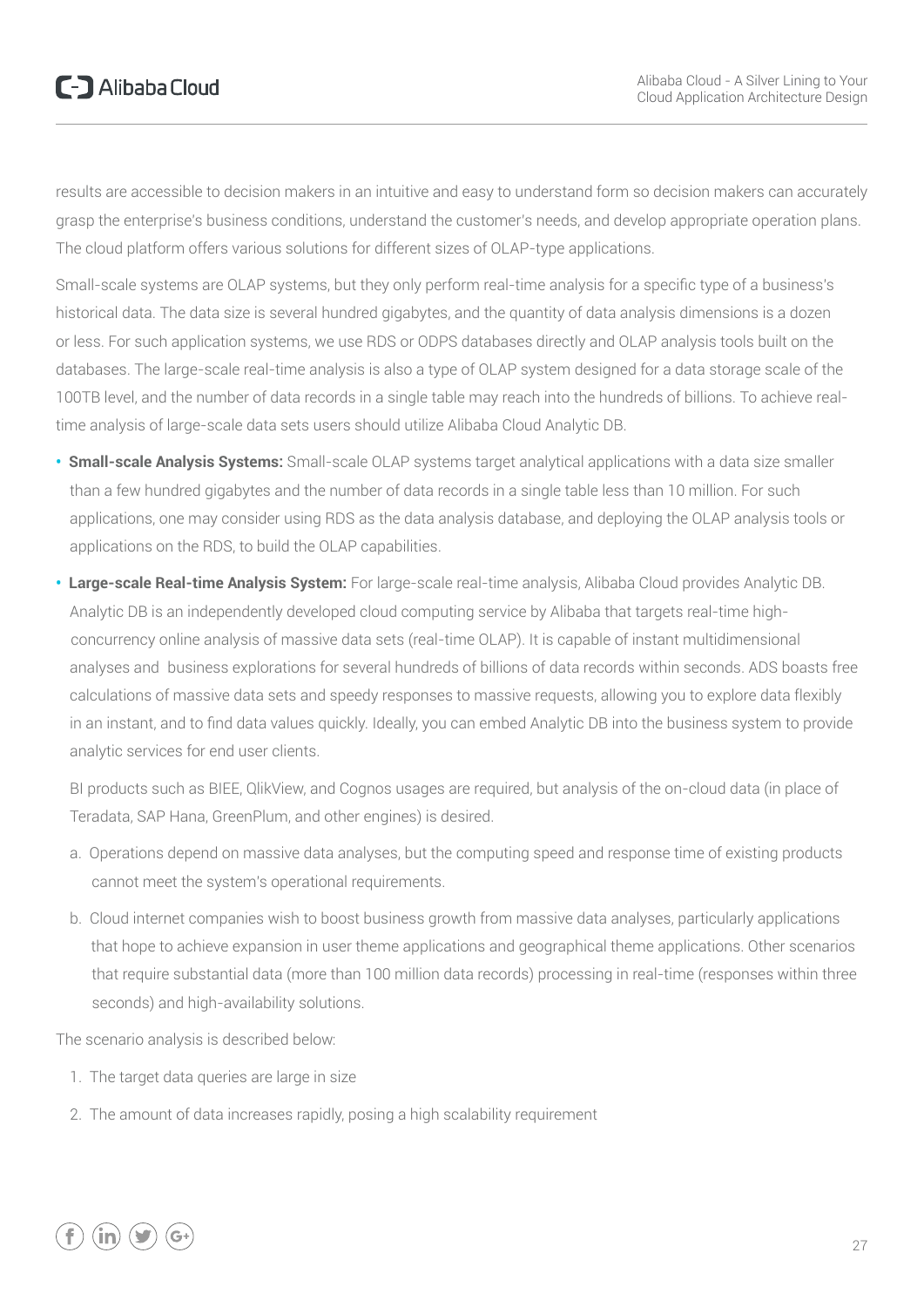### C-D Alibaba Cloud

- 3. The amount of data increases rapidly, posing a high scalability requirement, for example, the query to tens of billions of data records should be completed within seconds
- 4. Data model is required to be flexible
- 5. High availability should be ensured









### 8.5 Service-oriented Transformation

The messaging middleware may be used to design the service-oriented architecture of the system, such as the serviceoriented architecture of the Taobao series:

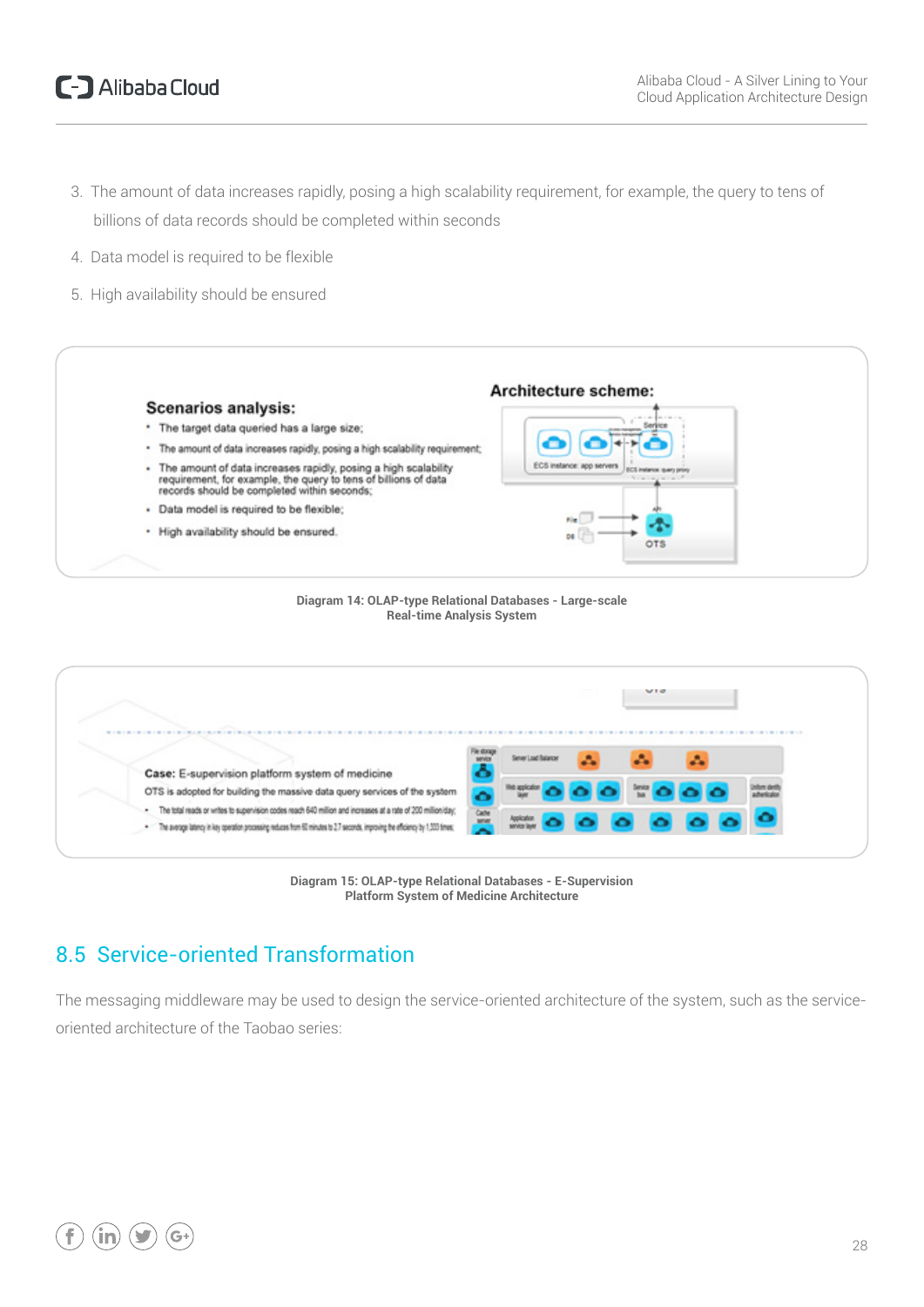

**Diagram 16: Service-oriented Architecture of Taobao Series**

Major scenarios of messaging middleware are briefly mentioned below:

- **• Distributed transactions:** Provides distributed transaction support for service-oriented architectures (SOA) and ensures global data consistency.
- **• Delay queue:** The messaging middleware serves as a reliable delay queue and a timer in a distributed environment.
- **• Broadcasting and notifications:** Reliable in-cluster broadcasting notifications as well as to notify the existence of invalidated caches or other events.
- **•** HSF-based communication service architecture.

Below is the Alibaba Taobao series basic architecture for your reference.

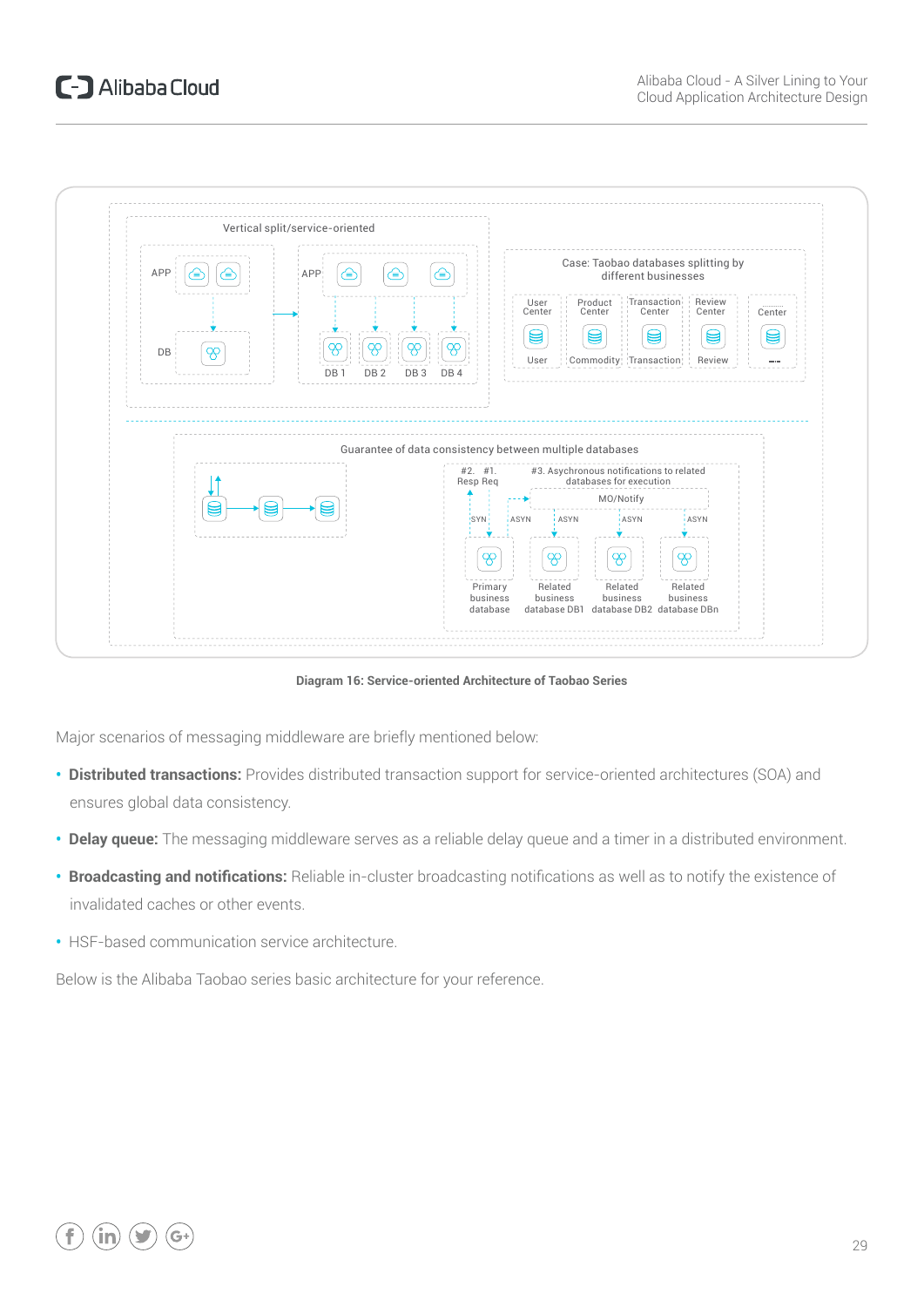## C-D Alibaba Cloud



**Diagram 17: Basic Architecture of Taobao**

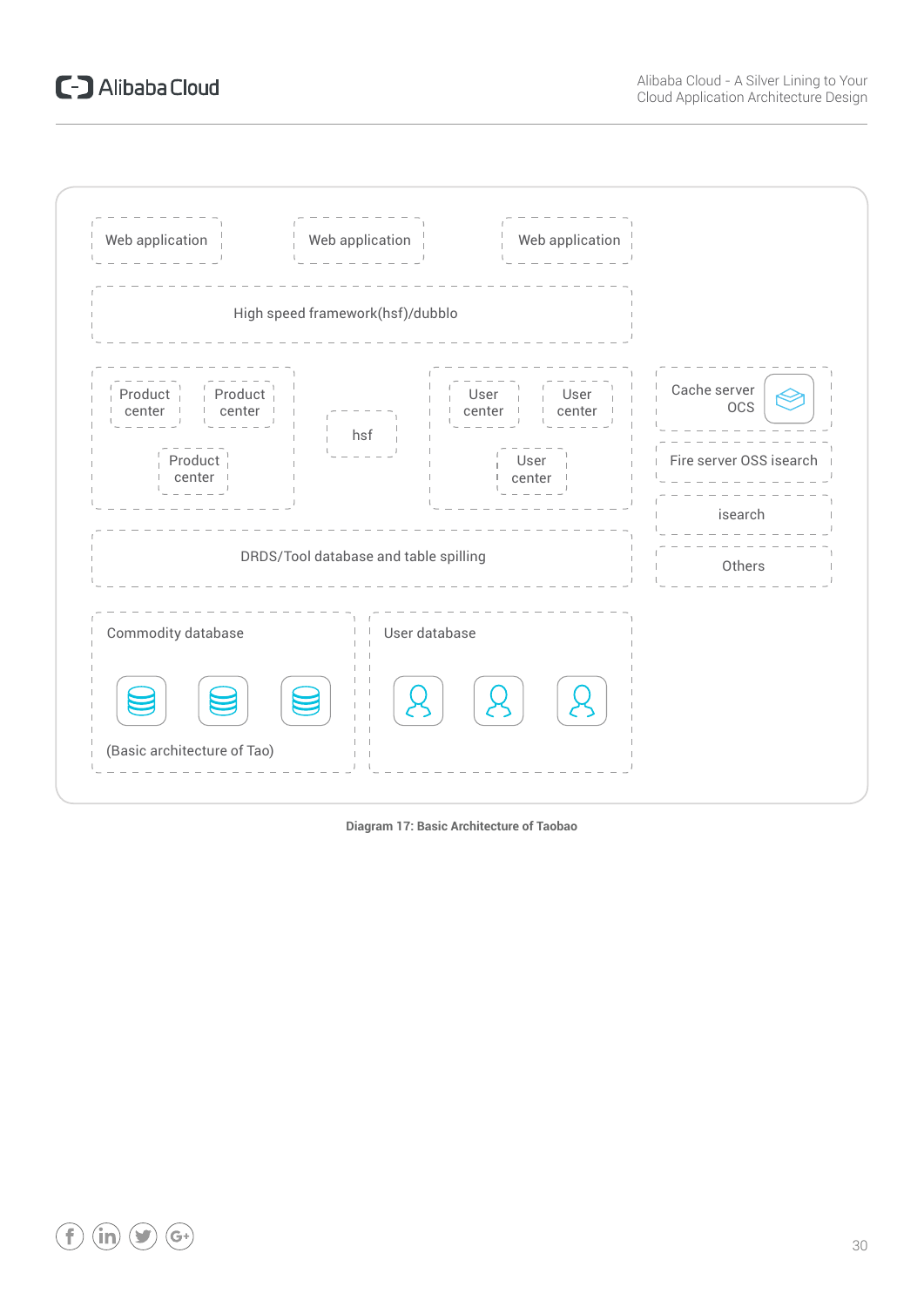# 09 Common Scenarios with Recommended Solutions by Alibaba Cloud

This section focusses on the recommended Alibaba Cloud architectures for common scenarios.

### 9.1 Scenarios with Low Access Concurrency to the System

When the application has low access concurrency, with QPS/TPS less than 500, and a moderate data size, namely less than 1TB, but has complex features, such as cloud architecture designs for administrative examinations and approvals, office collaborations, OA, and other systems.

- **•** Use the Server Load Balancer for system load balancing to achieve high availability.
- **•** Deployment of applications, or middleware, occur on the ECS cluster (we recommend at least two ECS servers).
- **•** Deploy the database service on RDS.



**Diagram 18: Scenario with Low Access Concurrency to the System**

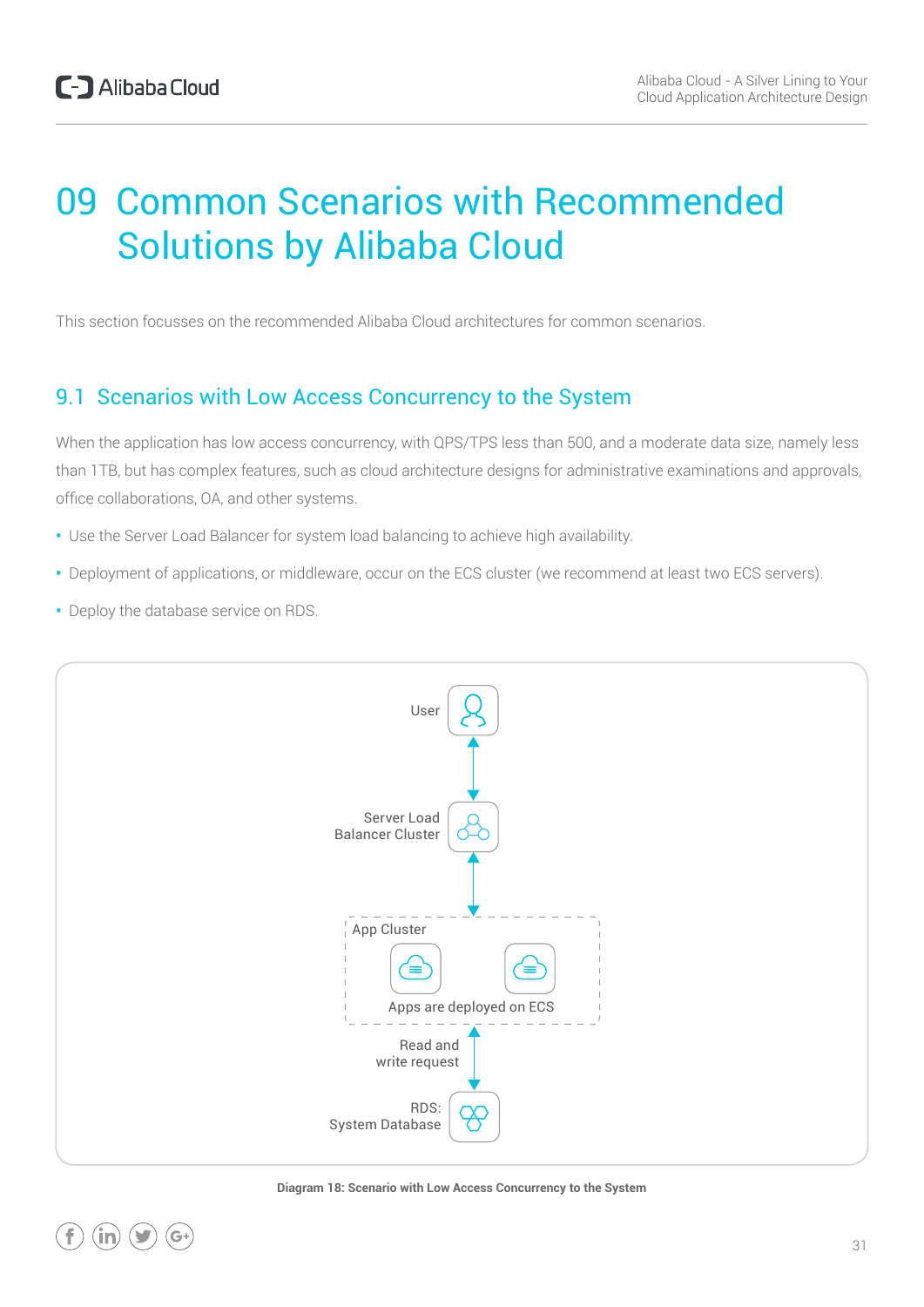#### 9.2 Scenarios with Moderate Access Concurrency to the System

When the application has moderate access concurrency, with QPS/TPS between 500 and 2000, and a moderate data size of less than 1TB, and requires video and image storage, such as in health, tourism, and websites.

Below is the recommended system architecture diagram:



**Diagram 19: Scenario with Moderate Access Concurrency to the System**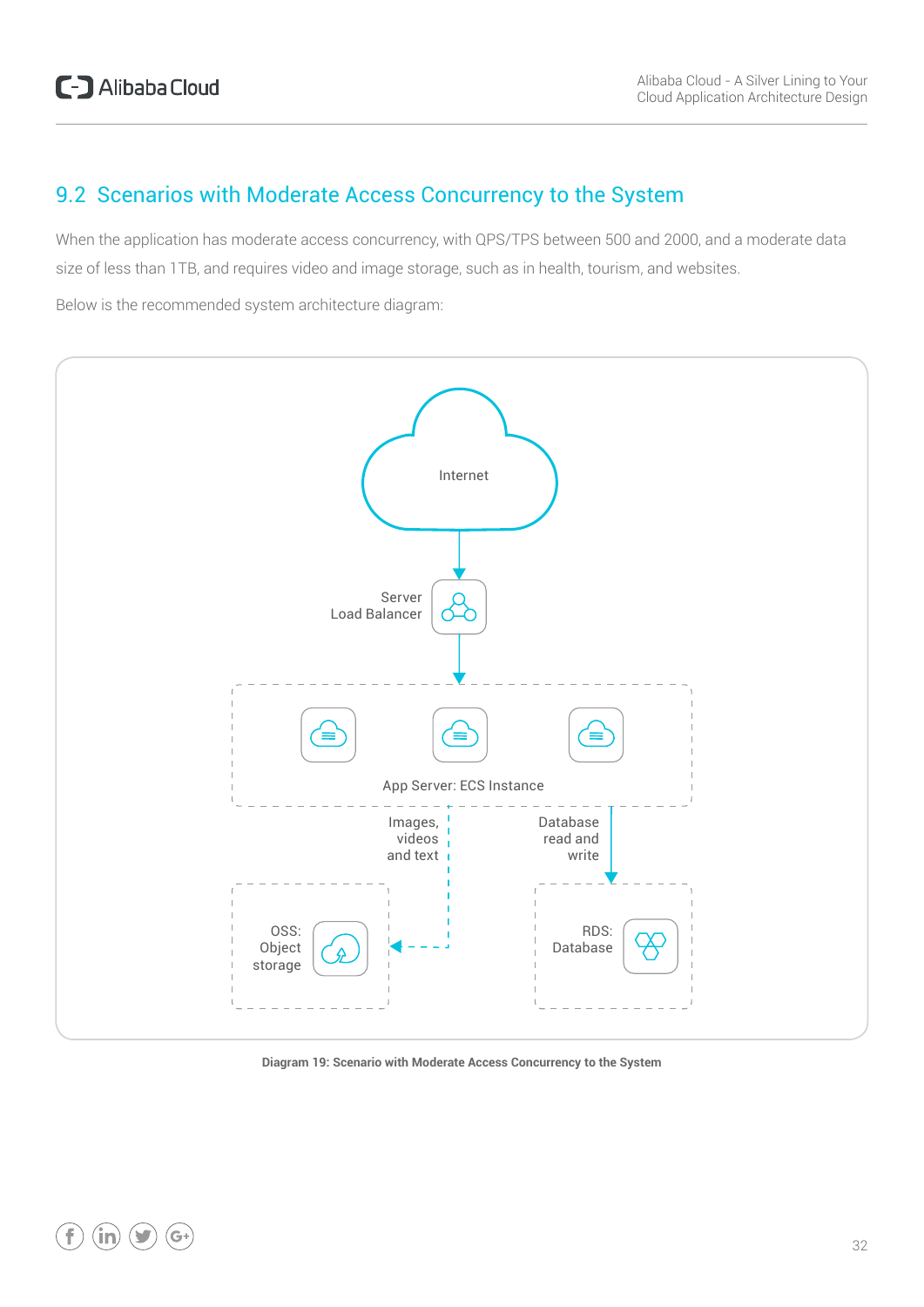- **•** Use the Server Load Balancer service to achieve high system availability.
- **•** Deploy applications, or middleware, on the ECS (we recommend at least two ECS servers).
- **•** The deployment of the database service takes place on RDS.
- **•** Use OSS to store texts, videos, and images.
- **•** If pressure on the database is high, consider using RDS read-only instances to share the read pressure.

#### 9.3 Scenarios with High Access Concurrency to the System

When the system has moderate access concurrency, with the QPS/TPS higher than 2000, and a database capacity higher than 1TB, and applications that require BI and data warehouses such as scenarios in transportation, environmental protection, and weather systems, the system architecture is as follows:



**Diagram 20: Scenario with High Access Concurrency to the System**

- **• Load balancing layer:** Server Load Balancer provides traffic load balancing.
- **• Web service layer:** Web server cluster on an ECS instance is flexible enough to allow expansion (we recommend at least two units).

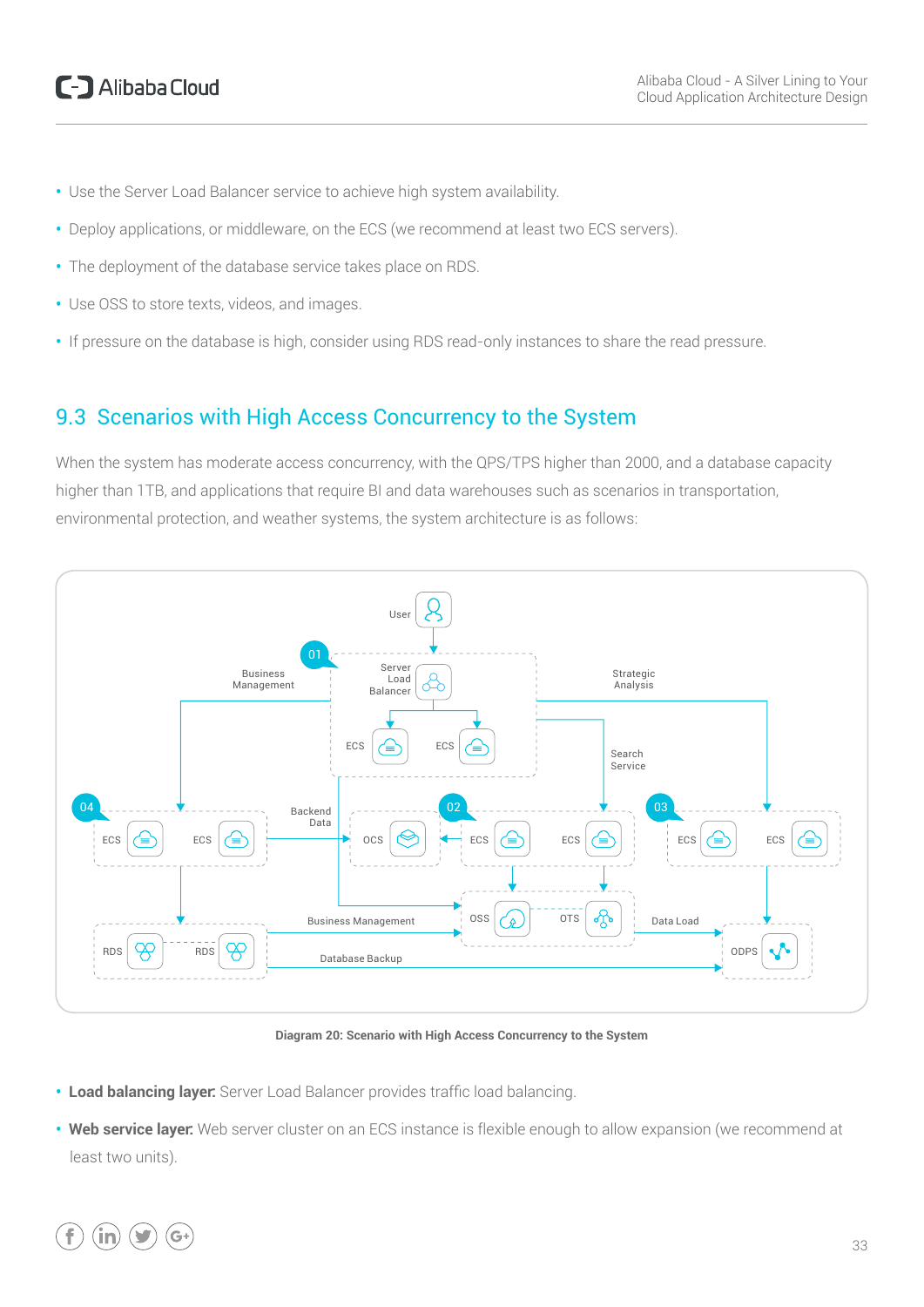- **• Application service layer:** The application server cluster running on the ECS instances. The application servers are grouped by function and adopt Server Load Balancers for load balancing and are flexibly scalable (we recommend at least two units).
- **• Data storage layer:** A highly available, scalable RDS/DRDS relational database service based on MySQL databases. OSS supports massive unstructured distributed storage, and OTS supports high-performance distributed queries to massive structured data sets. In addition, ADS supports real-time big data analysis and queries and ODPS supports data warehouses, as well as big data storage and analysis.
- **• Data synchronization service:** CDP on cloud data pipelines open up the data products' channels on the cloud, achieving data exchanges between cloud data products.

#### 9.4 Data Warehouse Scenarios

Common processing procedures of data warehouse businesses are as follows:



**Diagram 21: Common Data Warehouse Business Process**

The ETL is responsible for synchronizing data (such as relational databases, file storage systems, and other data storage systems) stored in the online business system to the central data warehouse. Data cleaning and conversion, dimensional modeling, offline computing, and data mining is achieved in the central data warehouse. Finally, synchronize the cleaned, converted, and computed data to the online database system on the data presentation layer

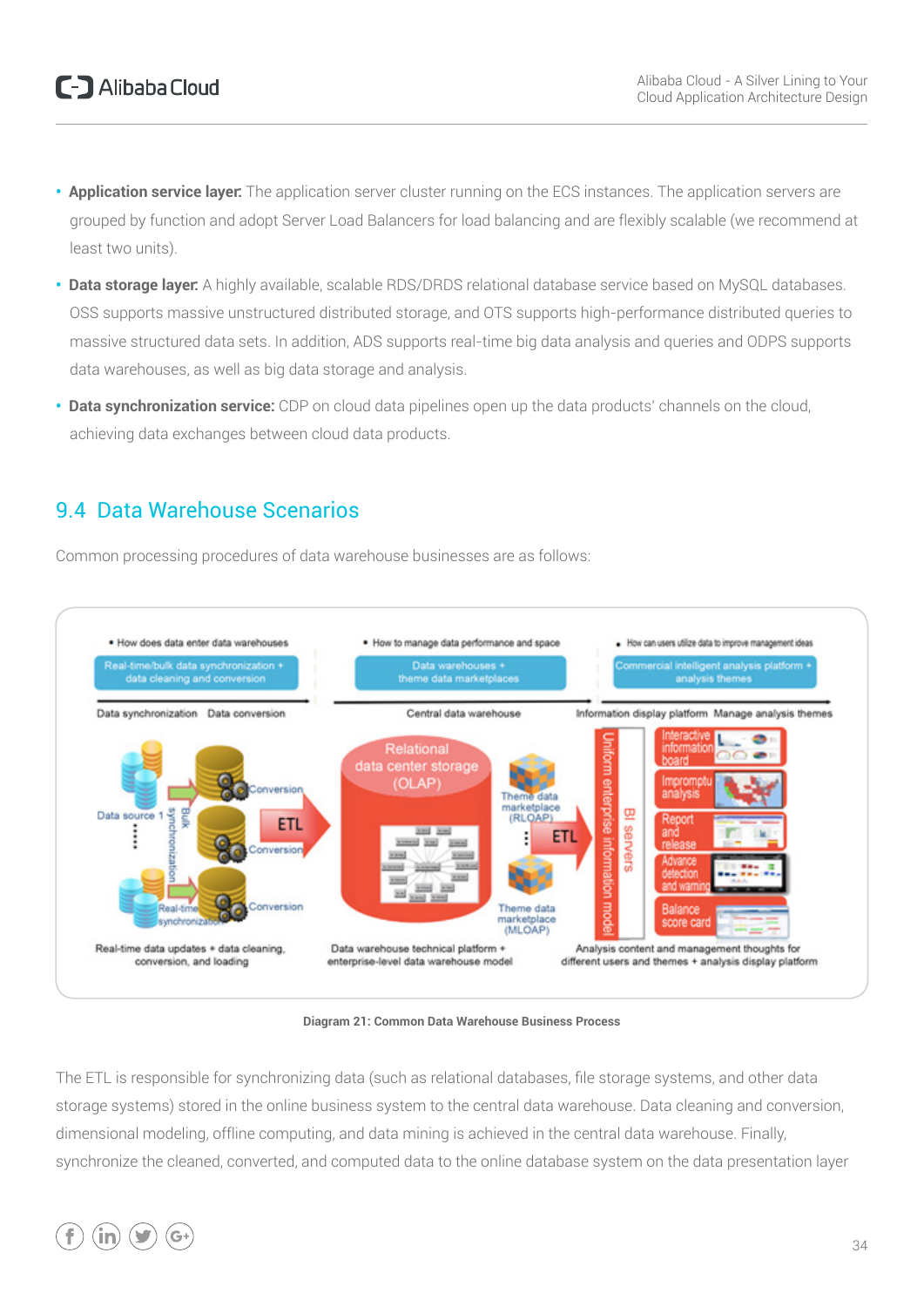using the ETL tool to fulfill the report presentation, instant query, data analysis, mining, and estimation functions. Through secure access control of the application system, the system incorporates user access permissions. The implementation of all the above data warehouse system functions and processes occur on the Alibaba Cloud platform.

The figure below shows the architecture and implementation of data warehouse businesses based on the Alibaba Cloud platform.



**Diagram 22: Alibaba Cloud Architecture - Data Warehouse Businesses**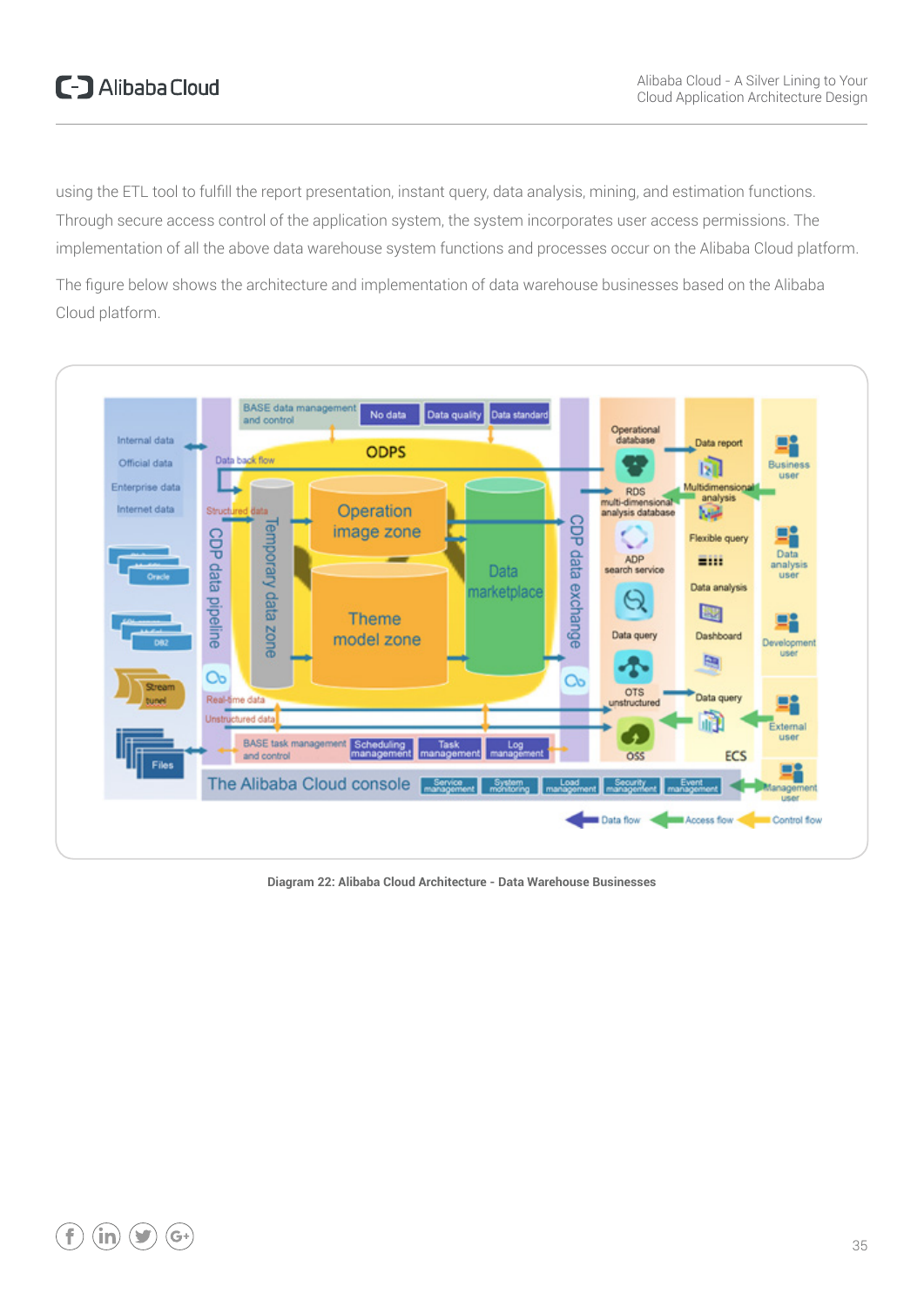# 10 Conclusion

Unlike traditional architecture, the cloud ensures high availability of services through its distributed architecture. Through its dynamic horizontal scalability, it meets the constantly increasing demands of operations while integrating a series of O&M services including backups, monitoring, HA, and auditing. The cloud platform is accessible in the form of immediately available services, and organizations can purchase the product for immediate use without going through a series of complicated underlying O&M work. This allows organizations to focus on their core business and research and development (R&D).

Through exploring various architecture scenarios, we have outlined the Alibaba Cloud computing platform and its cloud product portfolio. Alibaba Cloud provides an integrated fault management platform and capacity management through the use of technical policies and best practices. We have explored how to transform specific applications to the cloud, following which the cloud service-based architecture applications ensure higher scalability, lower costs, higher performance, as well as the higher availability of the overall system for an organization.